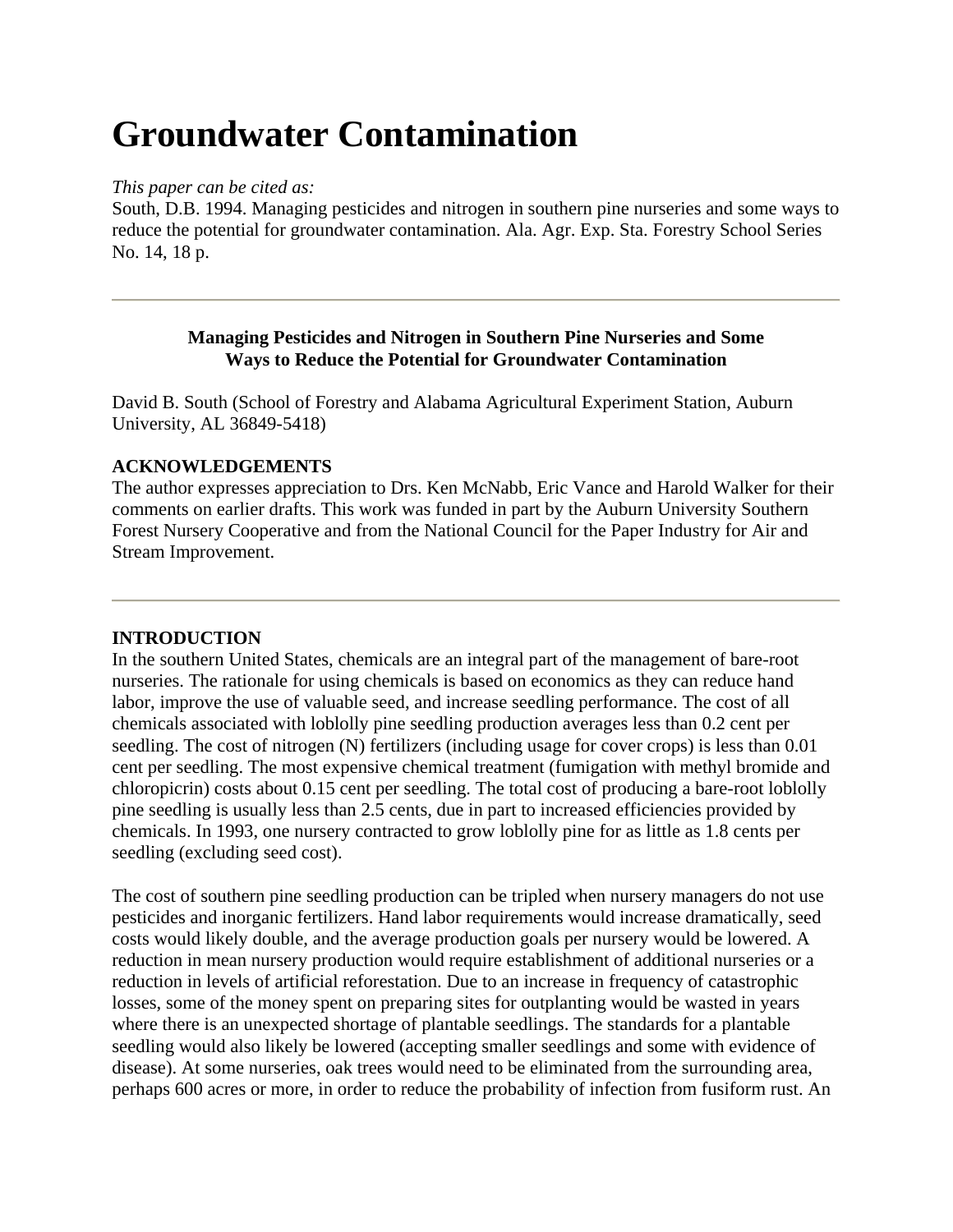increase in mechanical cultivation would probably increase the consumption of gasoline and might increase the output of carbon dioxide. The latter are a few of the esoteric reasons for using chemicals in nursery management. However, there is little doubt that ceasing the use of chemicals would decrease the economic efficiency of tree nurseries in the South.

# **CONCERN FOR NITRATES IN GROUNDWATER**

Although the use of chemicals has increased the efficiencies of crop production, the general population is increasingly concerned with potential environmental effects. Groundwater contamination is one of these concerns. For example, nitrates and pesticides (to a lesser extent) can be found in well water. Between 1988 and 1990, the Environmental Protection Agency (EPA) sampled approximately 1,300 wells for the presence of pesticides and nitrates. They found that nitrates was 5 to 13 times more likely to occur in drinking water wells than contamination from pesticides (U.S. EPA 1990).

On a region-wide basis, the production of forest tree seedlings appears to be inversely related to nitrate concentrations in drinking water wells. For example, Nebraska produced only 3.6 million seedlings in 1990 and had more than 30 percent of the drinking water wells with more than 3 mg/l of nitrate-N. In contrast, South Carolina produced more than 230 million seedlings and had a very low percentage of drinking water wells that exceeded 3 mg/l of nitrate-N (Table 1). The reason for this apparent correlation is in part due to the percentage of land covered by forests. States with a low population density and a high percentage of land in forests generally have low levels of nitrates in the drinking water. In contrast, states with a high population density or a high percentage of land in row crops tend to have high levels of nitrates in well water. The ratio of croplands to timberlands has even proven useful when modeling nitrates in watersheds (Osborne 1988). Therefore, regions that harvest plantations and replant nursery seedlings will have fewer problems with nitrates in groundwater than regions that convert to row crops or residental areas after timber harvesting.

#### *Nitrogen use in the U.S.*

Farmers use most of the N fertilizer in the United States. For example, approximately 23,000,000,000 pounds of N fertilizer were sold in 1985. Of this amount, it is estimated that 0.2% (45,000,000 pounds of ammonium nitrate, diammonium phosphate, urea, etc.) were used by the forest industry in the South for pine plantations and nurseries.

It has been estimated that forests in the United States contribute approximately 780,000,000 pounds of N each year as non-point sources of water pollution (Sands 1984). However, this amount is much higher than the 10,300,000 pounds of N applied to forests in the South (a 75 to 1 ratio). Apparently, much of the N in the EPA estimate comes from natural processes and little is due to inorganic fertilization. For example, N will sometimes flush from a watershed that has been clearcut (Krause 1982). Even so, the EPA has estimated that the forests' contribution to N pollution is one-sixth that of the natural background levels of N (U.S. EPA 1978). Nevertheless, some suggest farmers should plant trees in riparian zones to reduce the potential of nitrates contaminating groundwater (Licht 1992).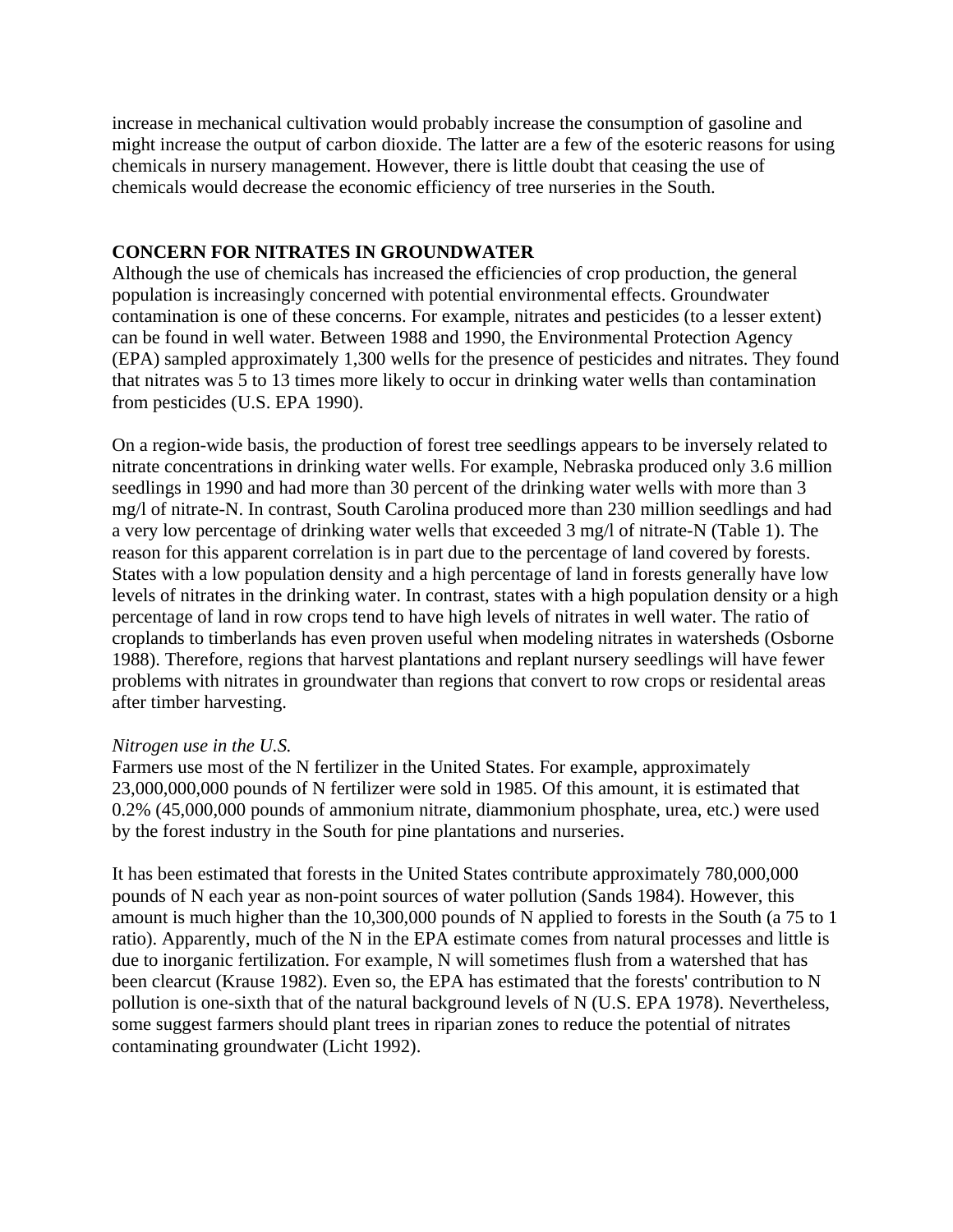#### *Nitrogen use by the forest industry*

Nitrogen fertilizers are used by the forest industry to improve growth of pines both in pine plantations (Allen 1987) as well as in nurseries. In 1988, the area of pine plantations fertilized with N exceeded 66,000 acres (NCSFNC 1989). The amount applied in one application usually varies from 115 to 210 lbs N/acre. The amount of N applied to loblolly and slash pine plantations exceeded 10 million pounds in 1988. In contrast, the amount of N applied to 1.9 billion southern pine seedlings in 1988 is estimated to be 0.6 million pounds. A 1992 survey of southern pine nurseries reported that 168,000 pounds of nitrogen was used to produce 503 million seedlings. Therefore, the amount of N applied to southern pine plantations is more than 16 times that applied in southern pine nurseries.

The recovery of applied N in crop trees is higher in forest nurseries than in forests. In loblolly and slash pine nurseries, about 50% of the amount applied is utilized by the crop. Often 150 lbs N/acre are applied during the growing season and 75 to 80 lbs N/acre are removed at harvest (Boyer and South 1985). In comparison, less than 30% of fertilizer N applied to conifer stands is recovered in the above-ground tree biomass (Pritchett 1979; Ballard 1984). The efficiency can be 23 to 26% in 13- to 15-year-old slash pine plantations (Pritchett and Smith 1974; Mead and Pritchett 1975). The efficiency may only be 9 to 14% if the fertilizer is applied at time of outplanting (Baker et al. 1974).

Recovery of fertilizer N in the above-ground portions of grain crops seldom exceeds 50% and is often lower (U.S. Congress 1990). For example, when applying 134 to 178 lbs N/acre to corn, the efficiency may only be 35 to 40%. The efficiency is higher in conifer nurseries because nursery managers use frequent applications of N (five or six per year), higher plant densities, and harvest both roots and shoots.

#### *Nitrogen use in tree nurseries*

With regards to N fertilization, there are several differences between plantations and nurseries. In plantations, 115 to 210 lbs N/acre might be applied in a single application. However, in southern pine nurseries, 150 lbs N/acre might be applied in five or six applications over one growing season. Typically, 30 lbs N/acre would be applied every two weeks beginning the first week in June and ending around the middle of August. Sources predominantly used are ammonium nitrate and ammonium sulfate while southern pine plantations are treated mainly with urea and diammonium phosphate.

Nursery managers in other regions of the world apply 17% to 100% more N to conifer seedlings than in the southern U.S., where a common rate is 150 lbs N/acre/crop. For example, in Australia, slash pine is fertilized at 192 lbs N/acre (Donald 1991). Bare-root nurseries in the Pacific Northwest typically require twice as much N per seedling crop than do nurseries in the southern United States. It may take two years or more to produce a plantable seedling in the Northwest compared to one year in the South. In the Northwest, the amount applied during the first year may be 155 lbs N/acre (45 lbs N/acre applied pre-sowing and 110 lbs N/acre applied as top-dressing). In addition, approximately 160 lbs N/acre are applied as top-dressings during the second year (van den Driessche 1984). This average of 315 lbs N/acre/crop is about double the amout often applied to a crop of pine seedlings in the South.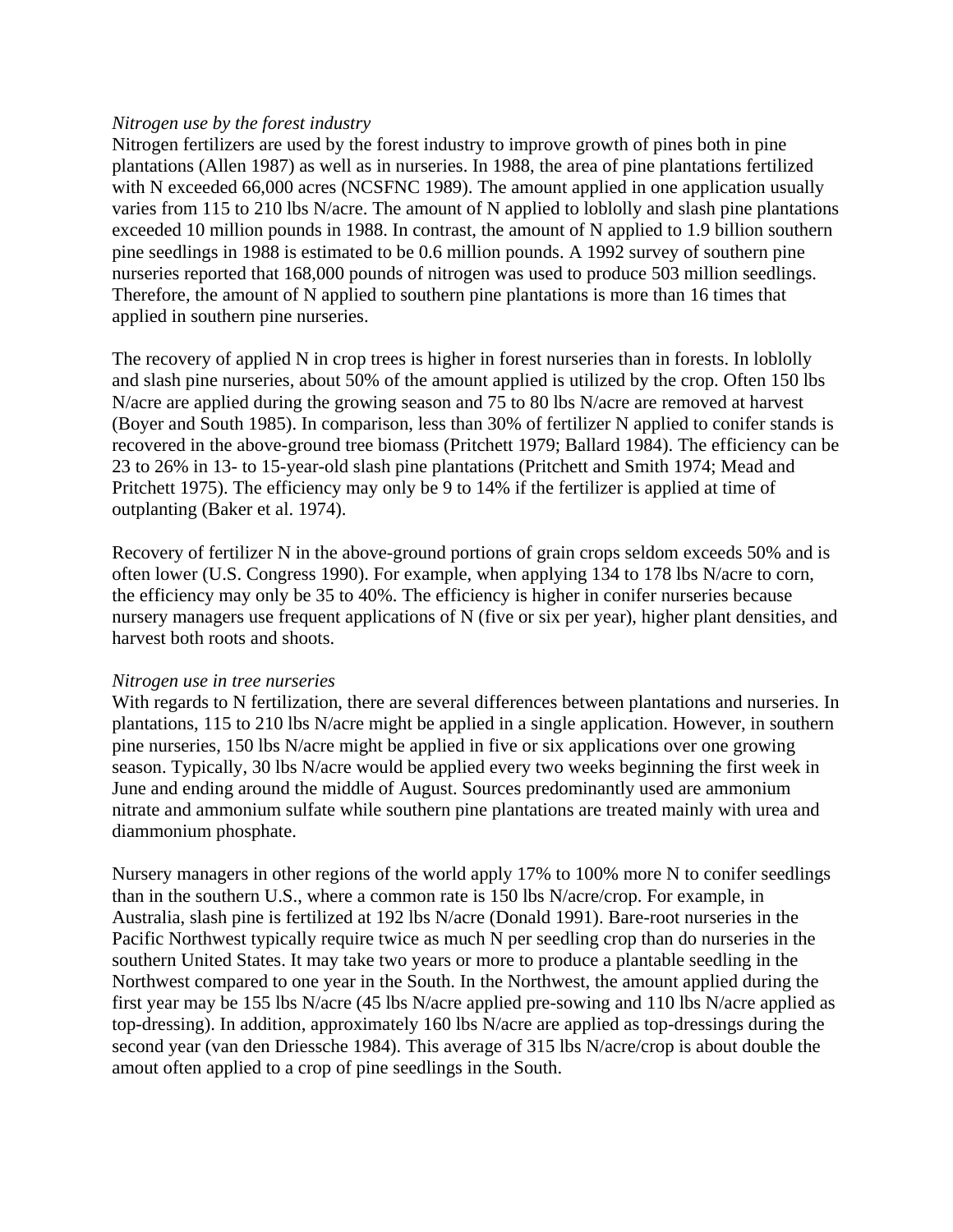#### *Nitrogen harvested with a loblolly pine seedling crop*

If one defines the desired weight and nutrient content for the "target seedling," then one can also calculate the amount of N removed by a crop of seedlings. For example, when growing 600,000 trees per acre, the amount of N removed would be 80 lbs N/acre (assuming each seedling contains 60 mg of N: 40 mg in foliage; 10 mg in stem; 10 mg in root). Since N fertilization in conifer nurseries is about 50% efficient, about 160 lbs N/acre would need to be applied in order to not lower the base level of N in the soil. If we only apply 75 lbs N/acre and removed 80 lbs N/acre, we would be relying on organic matter, N fixation, air pollution, and soil reserves to provide the extra N. This may actually work during the first few years, but the system would not be sustainable. After several harvests, succeeding seedling crops would begin to suffer. This may have occurred in the past when nursery managers produced several seedling crops without applying sufficient amounts of fertilizer. In order not to "mine" the soil, some researchers recommend applying 150 lbs N/acre to loblolly, slash, shortleaf and sand pine seedlings that are grown at a density of 20 to 23 seedlings per square foot. However, higher rates would be required with higher densities or when fertilizing with the objective of improving height growth in the field.

#### *Nitrogen and cover-crops*

Nitrogen is used in nurseries to promote the growth of both seedlings and cover-crops. Typically, about half of the seedbed area is sown to cover crops each year. Due to potential buildup of disease (Hamm and Hansen 1990) and insects (Dixon et al. 1991), legumes are not often used as cover-crops. Cover crops sown in the spring are usually monocots. These include a hybrid of sorghum and sudan grass, millet, and corn. Nnursery managers typically apply about 75 lbs N/acre to their cover crop unless they are adding woody materials (i.e. sawdust, bark, chips, etc.) as an organic amendment. In that case they usually add about 215 lbs N/acre. The most common rotation is two years of monocots to two years of seedlings. Therefore, some nursery managers apply about one lb N to a cover-crop for every two lbs N that is used on the seedling crop.

The rate of N fertilization used for pines will range widely depending upon species, soil texture and nursery manager. The rate can range from 21 lbs N/acre at some to 300 lbs N/acre at others (Larsen et al. 1988; Dierauf 1991). The amount applied often varies depending on the nursery manager's philosophy (in some cases researcher's philosophy). To a limited extent, N rates are based on results from nursery and field trials (Switzer and Nelson 1963; Duryea 1990; Blake and South 1990; Diearuf 1991).

#### *Rationale for nitrogen fertilization in nurseries*

There are several reasons why N is applied in nurseries. These include: (1) producing a healthy cover-crop to reduce soil erosion; (2) producing a healthy green-manure crop to improve soil organic matter; (3) reducing the cull percentage of the seedling crop and thereby increasing seed efficiency; (4) improving the root growth potential of the seedling crop; and (5) improving the performance potential of the seedling crop.

One way nursery managers could reduce the use of N would be to cease using N for cover-crops (used to prevent soil erosion) and green-manure crops (used to improve organic matter). Using N fertilizers only for the seedling crop could reduce total nursery consumption by approximately one third. However, biomass produced by the monocots would be reduced and this would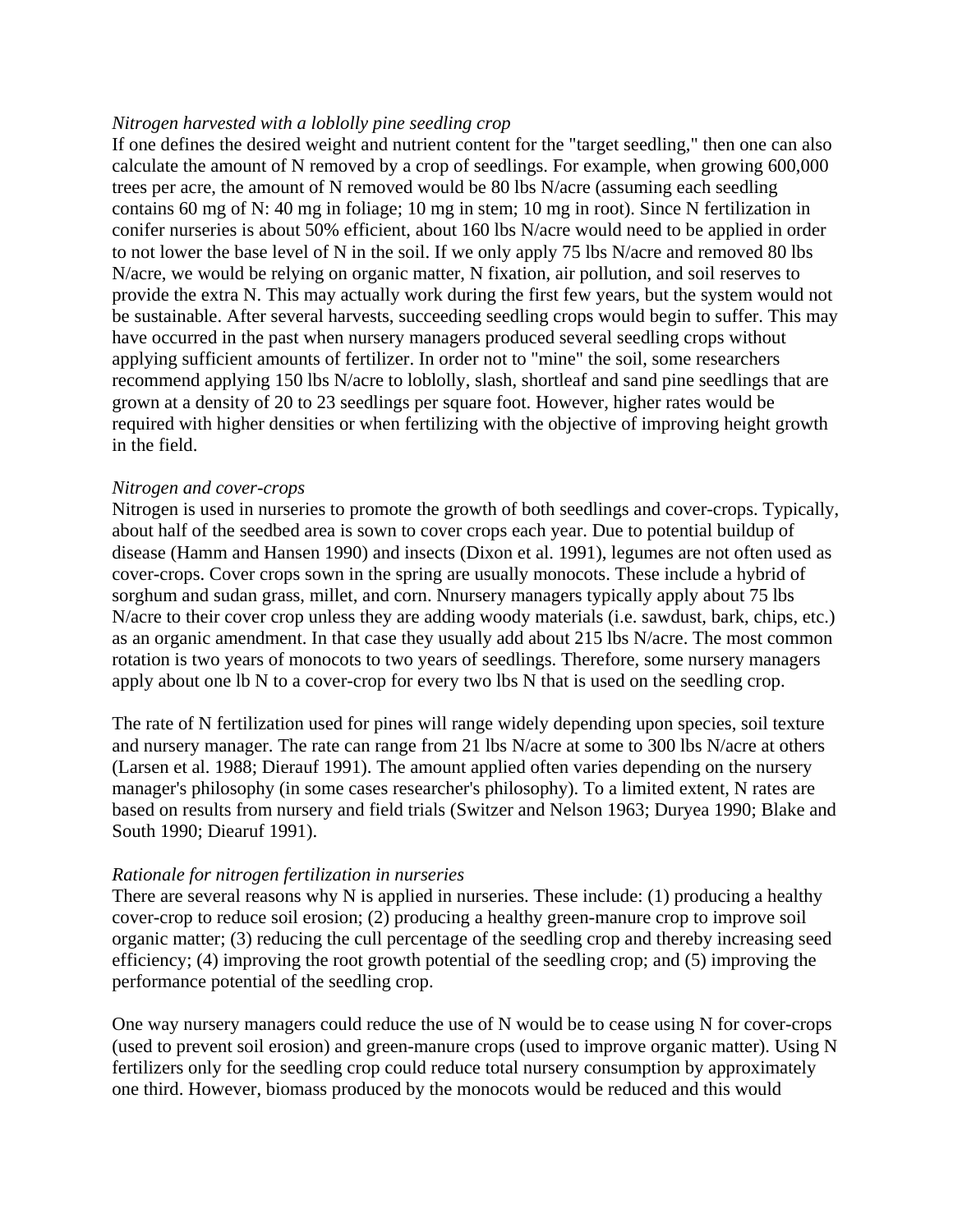decrease their utility. This could be overcome to some extent by applying organic amendments such as pine bark or composted sawdust.

Some suggest that legumes be used as cover-crops. However, use of beans as a cover-crop would increase the likelihood of increasing pathogens such as Fusarium and Macrophomina which can reduce seed efficiency (Hamm and Hansen 1990; Dixon et al. 1991). In addition, herbicides are sometimes used to control weeds in legume crops. However, alachlor can leach and has been detected in groundwater. Although legumes were once commonly used as cover-crops (Wakeley 1954), it is now realized that cover-crop selection is an important consideration for an effective integrated pest management program (Dixon et al. 1991).

Some pathologists recommend leaving areas fallow and not using any cover-crops (Sutherland 1991). However, fallow areas are often subject to excessive soil erosion in areas with heavy thundershowers. A major reason why nurseries use cover-crops in the South is to reduce soil erosion.

Inorganic N is applied to tree seedlings for economic reasons. If inorganic N fertilizers were not applied, nursery managers would use more expensive sources such as chicken manure, horse manure and cow manure. Although these sources are usually not expensive at the source, transportation costs usually make them more expensive on a \$ per pound of N basis. One pound of N is contained in three pounds of ammonium nitrate or 145 pounds of horse manure (Pritchet 1979). The delivered cost of fertilizer can vary with year and location. However, at a delivered cost of \$210 per US ton of ammonium nitrate, the cost of N would be about \$0.32/pound of N.

Improved seed efficiency is one major economic reason for using N. Seed efficiency is defined as the number of plantable seedlings produced per pure live seed sown (South 1987). Losing one plantable seedling per square foot of bed will usually mean a loss in nursery income of \$870 per acre (when seedlings sell for \$30/thousand). In contrast, fertilizing with 150 lbs N/acre will cost approximately \$48/acre. In effect, the break-even analysis indicates that one could afford to fertilize with N even if the loss in seedling production amounted to only 1,600 seedlings per acre. There is no doubt that ceasing to use N would result in a substantial loss in production of much more than 1,600 plantable seedlings per acre.

In one study (Duryea 1990), applying 100 lbs N/acre to slash pine seedbeds produced 13% culls. Applying an additional 50 lbs N/acre in August resulted in 10% culls (this was not a statistically significant reduction). However, if a single application of 50 lbs N/acre (\$16/acre for ammonium nitrate and \$10/acre application costs) could produce an additional 21,780 plantable seedlings/acre (3% increase in plantable seedlings), then the increase in crop value could amount to \$653/acre. If a nursery had 30 acres in production, this could equate to an additional net income of \$18,810. This level of economic return provides a strong incentive for nursery managers not to reduce the level of N fertilization.

Root growth potential (RGP) is an indication of the ability of seedlings to produce new roots after outplanting. It is often measured by counting the number of new roots produced under controlled conditions in either a greenhouse or in growth chambers. The application of N in the nursery has been shown to increase the RGP of pine seedlings (Donald 1988; Switzer 1962;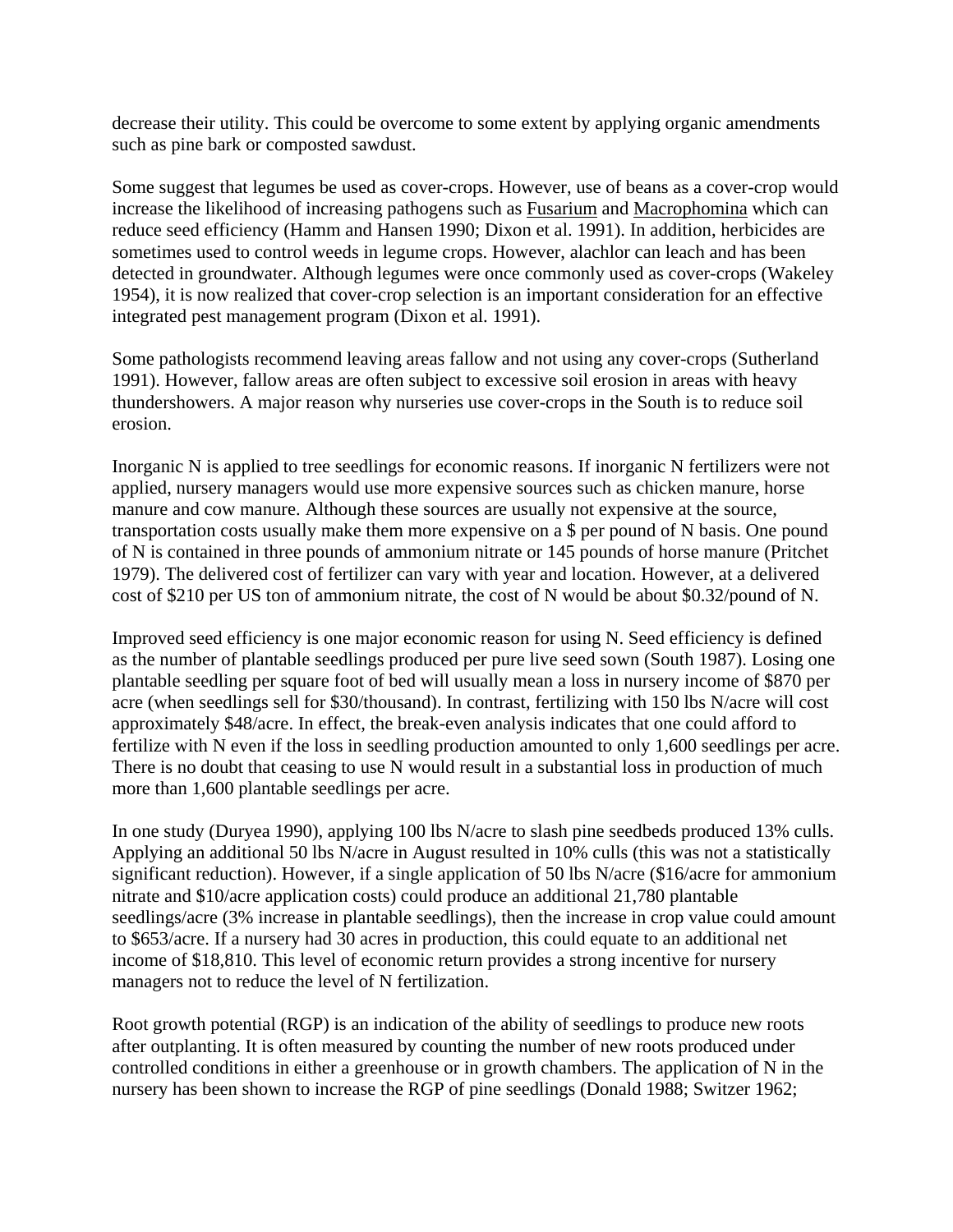South et al. 1989). Chlorotic pine seedlings will usually have lower RGP values when compared to seedlings that are not deficient in N.

Researchers have debated how much N should be applied to a crop of loblolly pine seedlings. One reason for the debate is due to different management objectives. Some researchers have short-term objectives while others have long-term objectives. Those with long-term objectives believe the rate should be increased since the N content (mg N/seedling) can be positively correlated with field growth (Switzer and Nelson 1963; Landis 1985; Larsen et al. 1988; van den Driessche 1991). Published studies have demonstrated that field growth can be increased by applying additional N in the nursery (Switzer and Nelson 1967; van den Driessche 1991; Duryea 1990; Hinesley and Maki 1980). Five studies in Mississippi (Autry 1972) consistently demonstrated that average tree growth 14 to 16 years after planting can be increased by applying 300 lbs N/acre in the nursery instead of 150 lbs N/acre (Figure 2). These results are supported by studies with other pines. For longleaf pine (Hinesley and Maki 1980), applying an extra 150 to 300 lbs N/acre in the fall improved volume growth after eight years in the field. Duryea (1990) found that applying an additional 150 lbs N/acre in August increased average slash pine volume by 15% after three growing seasons.

Some researchers ignore data demonstrating growth gains and make recommendations based on short-term objectives. For some, the objective is to keep seedlings short so that top-pruning is not required. Therefore, they recommend applying about 75 to 80 lbs N/acre to a crop of pine seedlings. However, Duryea (1990) concluded that cutting back on N in the nursery may not be a beneficial way to control height since top pruning was a non-detrimental method of controlling height and produced a uniform crop of seedlings. Duryea found that seedlings with reduced foliar N contents grew less during the year after transplanting. This debate among researchers will likely continue until they agree that long-term performance is more important than the shortterm appearance of pine seedlings.

#### *Nitrate-N levels in irrigation water*

During the 1980's, the Auburn University Southern Forest Nursery Management Cooperative sampled irrigation water from 42 tree nurseries in the South. Twenty-six samples came from wells and 15 came from surface waters (lakes, rivers, etc.). Water was analyzed by the Auburn University Soils Laboratory for nitrate-N. The nitrate-N levels in samples from wells ranged from 0.14 to 0.66 mg/l (refers to the nitrogen content of nitrate). For surface water samples, the range was from 0.19 to 0.47 mg/l. None of the samples exceeded 3 mg/l of nitrate-N (Figure 3). Most wells used for irrigation at nurseries are deep wells. The EPA estimates that 1.2% of community water wells and 2.4% of rural domestic wells have nitrate-N contents exceeding 10 mg/l.

Water samples collected from 11 Forest Service nurseries (most in the West) showed a wide range of nitrate-N levels in the vadose zone, which is the soil above the groundwater but below the surface soil. A majority of samples were between 0 and 50 mg/l (Landis et al. 1992).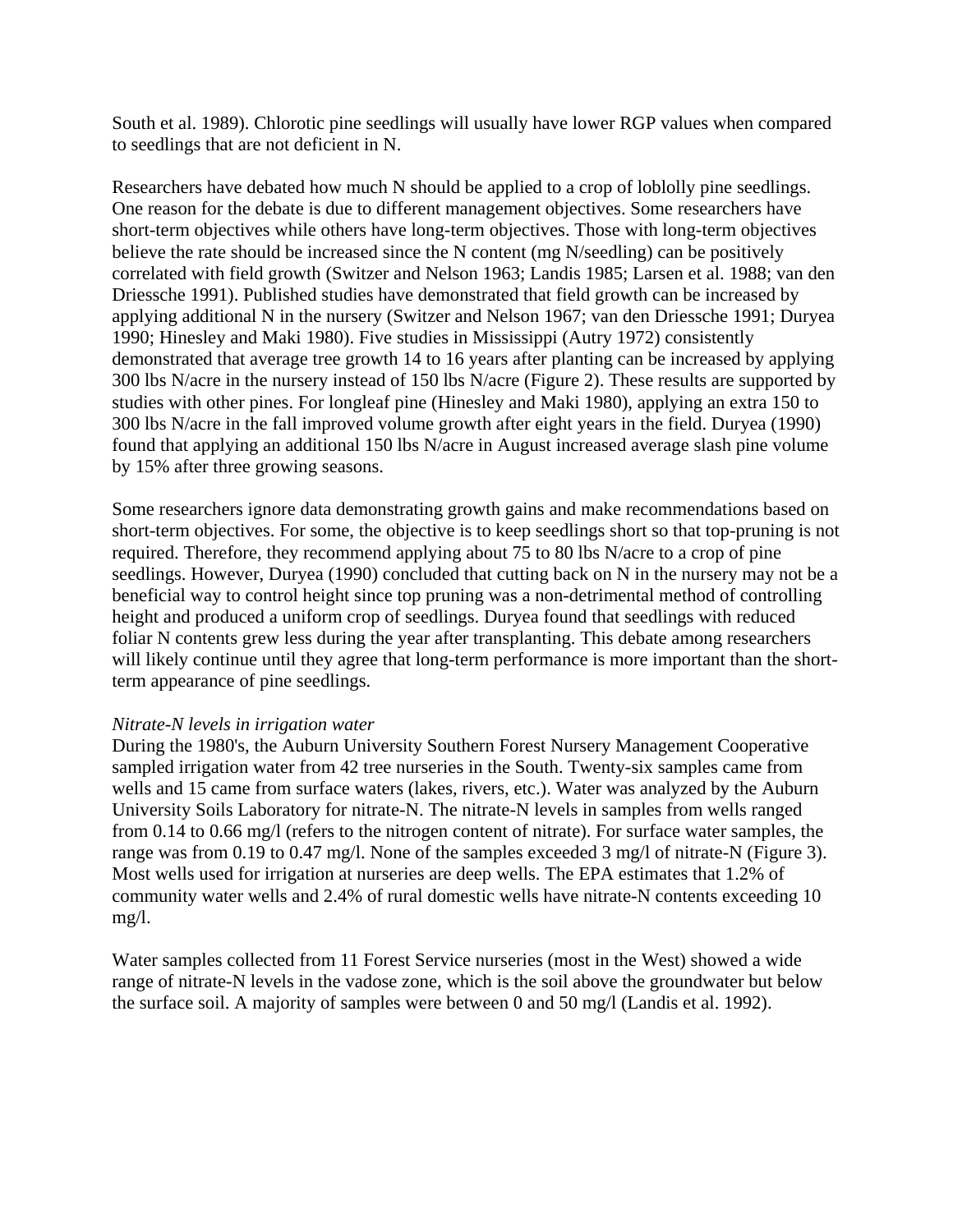# **CONCERN FOR PESTICIDES IN GROUNDWATER**

The EPA National Pesticide Survey of 1,300 drinking water wells found low levels of nitrate common in well water, but presence of pesticides was much less common. For example, no pesticide residues were detected for more than 65 compounds. Some nursery pesticides not detected in the survey included acifluorfen, carbaryl, carbofuran, chlorothalonil, diazinon, diphenamid, EPTC, fenamiphos, hexazinone, methiocarb, metolachlor, napropamide, prometryn, pronamide, triademefon, and trifluralin. However, residues from 14 pesticides were detected. With respect to Maximum Contaminant Levels (EPA standards for public water systems), 0.8% of the community water wells had pesticide contamination that exceeded the Maximum Contaminant Level and 0.6% of rural domestic wells had levels that exceeded this value.

DCPA (acid metabolites) and atrazine were the two most commonly detected pesticides in well water samples from the EPA survey. Also found were the herbicides - dinoseb, prometon, simazine, alachlor, bentazon; the insecticides - lindane, chlordane, 4-nitrophenol (a breakdown product of parathion); the fungicides - hexachlorobenzene, ethylene thiourea (a breakdown product of EBDC fungicides); and the nematicides - ethylene dibromide and dibromochloropropane. Most of these pesticides are not used in southern pine nurseries. However, a few managers use mancozeb (an EBDC fungicide) and some use atrazine which is occasionally used to control weeds in cover crops. DCPA has been used in Federal tree nurseries in Washington and Oregon (Landis and Campbell 1989). Although the parent compound is considered to have a low leaching potential (Landis et al. 1992), the acid metabolites can leach into groundwater.

#### *Soil fumigation*

Methyl-bromide and chloropicrin are the most commonly used pesticides in conifer nurseries and currently account for 95% (by weight) of the pesticides used in southern tree nurseries (Table 4). These fumigants are used to kill weed seed, soil-borne pathogens, nematodes, and insects. Mixtures containing 2% chloropicrin are commonly used to control perennial weeds (e.g. nutsedge), nematodes and easy-to-kill fungi. Mixtures containing 33% chloropicrin are used when difficult-to-control disease fungi occur.

In 1945, weeds, disease and soil-borne insects caused a high degree of seedling mortality because nursery managers were not using pesticides, consequently. To produce one plantable seedling, it was often the case that three good seeds were sown (resulting in a seed efficiency of 33%). Production levels were limited and a total of about 50 million seedlings were grown in the South in 1945. It was initially believed that methyl bromide fumigation was too expensive but nursery managers soon learned that fumigation reduced weeding times and produced more plantable seedlings. As a result, seed efficiencies increased to 66% after the 1950's. By 1975, approximately 77% of the nurseries in the South were using methyl bromide/chloropicrin on an operational basis. By 1987, almost all nurseries were using these fumigants. A single nursery today can produce in excess of 50 million seedlings. By integrating several pest control practices and cultural techniques, seed efficiency now is often greater than 80%. These fumigants are now considered the backbone of a nursery manager's pest management program.

Although mixtures of methyl bromide and chloropicrin are restricted use pesticides (because of their toxic properties), they usually do not persist in the soil for long periods of time. In fact, tree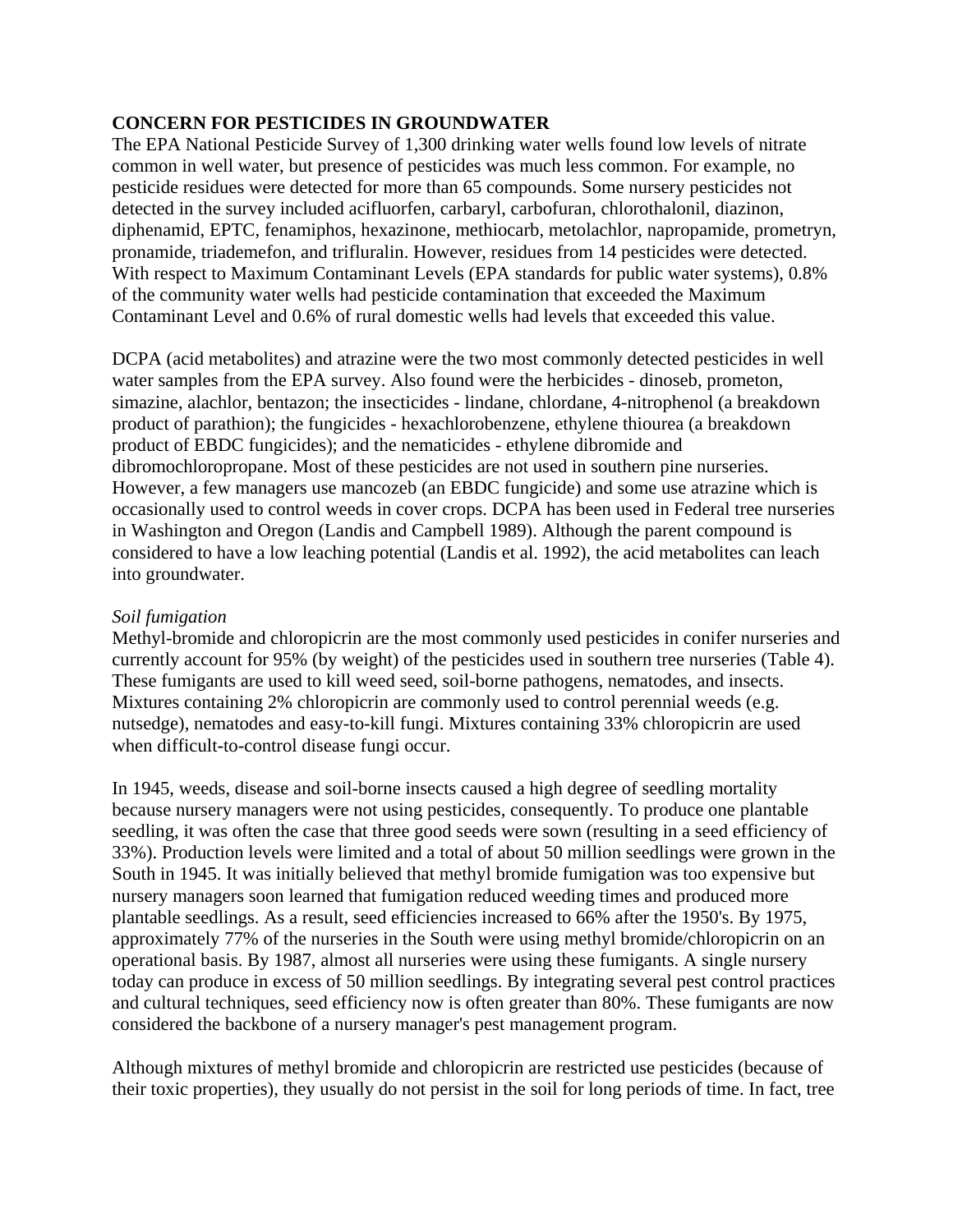seed can be sown within a day or two after the plastic tarp has been removed and the soil has been sufficiently aerated. After the tarp has been removed, any gas which remains generally moves up into the atmosphere, not down into groundwater. As a result, groundwater contamination by methyl bromide and chloropicrin have not yet been detected in the United States (Parsons and Witt 1989).

There is concern that man-made sources of methyl bromide could act to deplete the ozone layer. Since this fumigant will be removed from the marketplace, alternatives such as 100% chloropicrin will become more common. Without the use of methyl bromide, some nursery managers may decide to control nutsedge tubers with herbicides like alachlor, atrazine, and bentazon. Unlike methyl bromide, these herbicides have been detected in domestic wells. There is little doubt that use of other pesticides will increase when methyl bromide is withdrawn from the market.

Although fumigation may costs \$1,100/acre, the practice commonly increases crop value. This increase can result simply from an increase in seed efficiency (even when chronic levels of pathogens are not present). In other words, fumigation often results in increasing the number of plantable seedlings enough to pay for itself. An increase of 37,000 plantable seedlings per acre is usually enough to pay for fumigation (Table 2). For a density of 740,000 seedlings per acre, this would equate to a 5% increase in plantable seedling production for a 1:1 rotation (where soil is fumigated prior to sowing each pine crop). For a 2:2 rotation, an increase of 2.5% a year would be required (where soil is fumigated once for two consecutive pine crops).

#### *Herbicide use in nurseries*

Southern tree nurseries use a relatively small percentage of herbicides applied annually in the United States (Table 3). The total amount of herbicides used in 1989 amounted to 394 million pounds (US Congress 1990). From a survey of southern tree nurseries (43% of total production surveyed), it is estimated that 7,300 pounds of herbicides were used in 1992 (Table 4). This means that southern tree nurseries use less than 0.002 percent of the herbicides used in the United States. Typically forest nurseries in the South use about 1.8 pounds active ingredient (a.i.) per acre to control weeds while farmers often use 3 pounds to control weeds in corn. Nursery managers commonly use oxyfluorfen, glyphosate and lactofen. These herbicides have high soil sorption coefficients (Table 4) and are not considered to have a high potential for leaching (Landis et al. 1992). Their relative leaching potential index is greater than 2,000 (Hornsby 1992). Those that do have a high potential for leaching include atrazine and fomesafen (sodium salt) but it is estimated that southern pine nurseries used less than 220 pounds of these herbicides in 1992. Atrazine use was in cover-crop areas while most of the fomesafen was used in pine seedbeds in Georgia.

#### *Weed management*

Weed management is potentially one of the most expensive steps in the production of tree seedlings. In the past, cost of handweeding could exceed 25% of the total production costs (Boyer and South 1984). Prior to 1947, southern pine nurseries were weeded almost entirely by hand or in combination with mechanical cultivation (Wakeley 1954). Weed populations were high and the time required to handweed often exceeded 1,000 hr/acre/yr. During the 1950's, methyl bromide use was evaluated at several nurseries. At nurseries with high weed populations,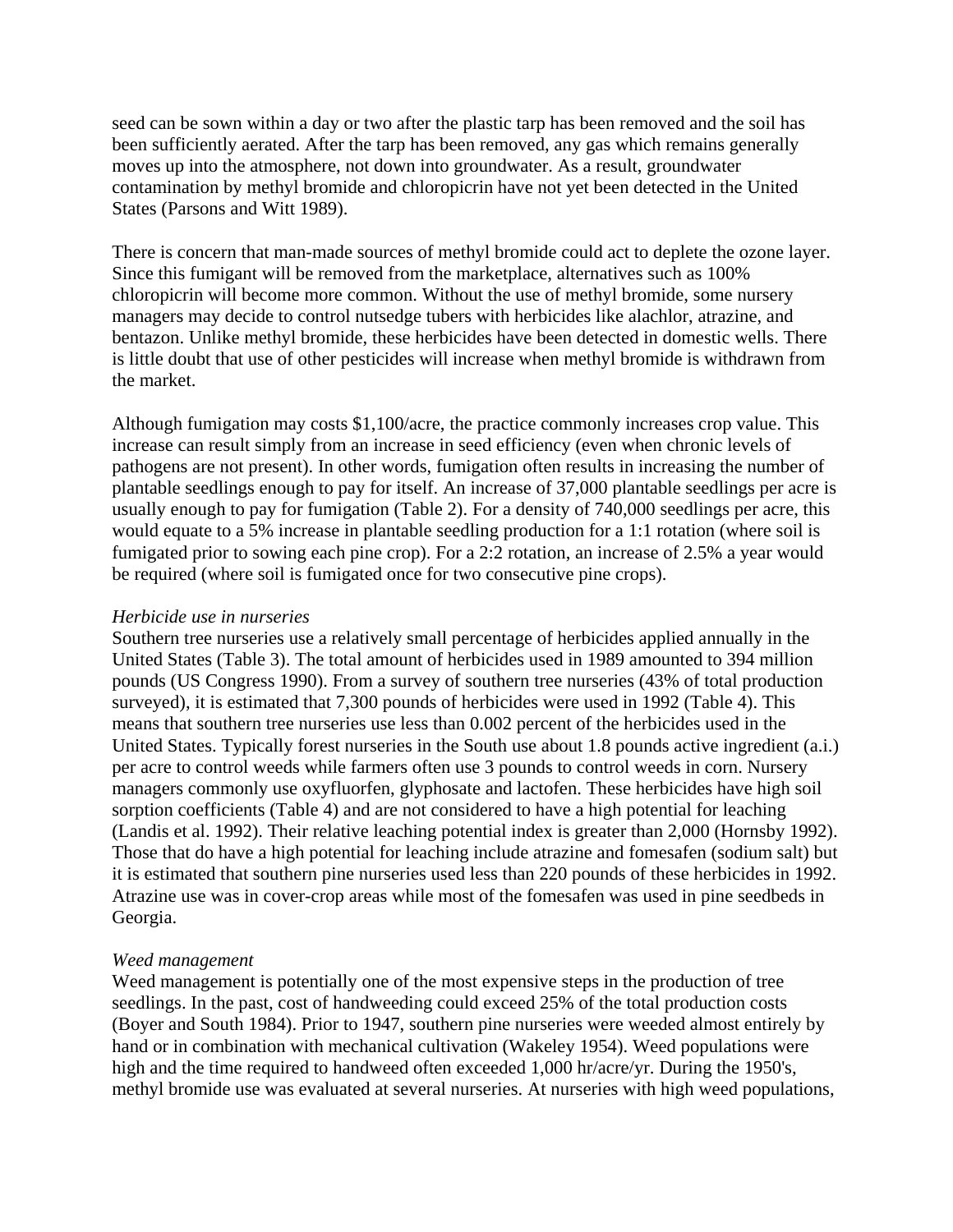fumigation reduced handweeding times by 50 to 66% (South and Gjerstad 1980). Today, nursery managers employ efficient weed management systems and several have reduced handweeding costs to less than 1% of production costs.

Weed control techniques have improved dramatically since 1947. To document the changes in weed management practices, a questionnaire was sent to nursery managers in 1988. A total of 39 nurseries responded to the questionnaire. Four nurseries did not keep a record of handweeding times and therefore their data are not included. Some nurseries did not report the cost of methyl bromide fumigation and therefore a cost of \$1000/acre was assumed. Cost of a herbicide application (one tractor-trip) was assumed to be \$5/acre.

All nurseries surveyed were using methyl bromide fumigation in combination with oxyfluorfen (Table 5). Many nurseries were also using sethoxydim to control grasses. Fall fumigation was used by 13 nurseries, and spring fumigation was used at 10 nurseries. Managers at 16 nurseries fumigate some of their land in the fall and some in the spring. The median handweeding time was 10 hr/acre/yr. Only 4 nurseries reported handweeding times greater than 35 hr/acre/yr. The nursery with 100 hr/acre/yr produces mainly 2-0 white pine and uses only 2 applications of oxyfluorfen per crop. The nursery with 77 hr/acre/yr had a high population of sicklepod, morningglory, and nutsedge. Research by the Auburn University Southern Forest Nursery Management Cooperative determined that frequent postemergence applications of oxyfluorfen (at 0.125 lb a.i./acre) have proven more effective than two or three applications at 0.5 lb a.i./acre (Blake and South 1987). This research resulted in an improvement in weed control without increasing the total amount of herbicide used per year. Nurseries that apply only two applications of oxyfluorfen per crop are likely to have higher handweeding costs. For these reasons, the number of herbicide applications per pine crop usually exceeds 10 per year (Table 5).

The use of herbicides sometimes becomes a political issue as evidenced by the U.S. District Court Order of 1984 that temporarily banned the use of herbicides on National Forest lands in Washington and Oregon. The consequences of ceasing the use of herbicides in a nursery weed management program can be documented by observing the effect this ban had on weed management costs at the J. Herbert Stone Nursery (Figure 4). Even with the use of methyl bromide/chloropicrin fumigation and mechanical cultivation, handweeding cost in one-year-old seedbeds was five times greater than the total weed management costs prior to the ban in 1983. In addition, seed efficiency at the Wind-River Nursery was reduced to the point where 25% more seed was required to produce the same number of plantable seedlings. In contrast, seed efficiency can often be greater than 80% with the use of effective herbicides and soil fumigation (South 1991a). Ceasing the use of herbicides in forest nurseries not only increases the cost of seedling production, but also reduces the number of seedlings available for reforestation.

#### *Insecticides*

Most (85%) of the insecticides used in the United States are applied to corn, cotton and soybeans (US Congress 1990). The total amount of insecticides used in 1989 amounted to 61 million pounds. Tobacco farmers often use 3.8 pounds (a.i.) of insecticide per acre while nursery managers use less than half that rate (Table 3). Southern pine nurseries used a very small percentage of this amount (approximately 0.01%). From a survey of southern pine nurseries, it is estimated that 6,000 pounds of insecticides were used in 1992 (Table 4). Insecticides used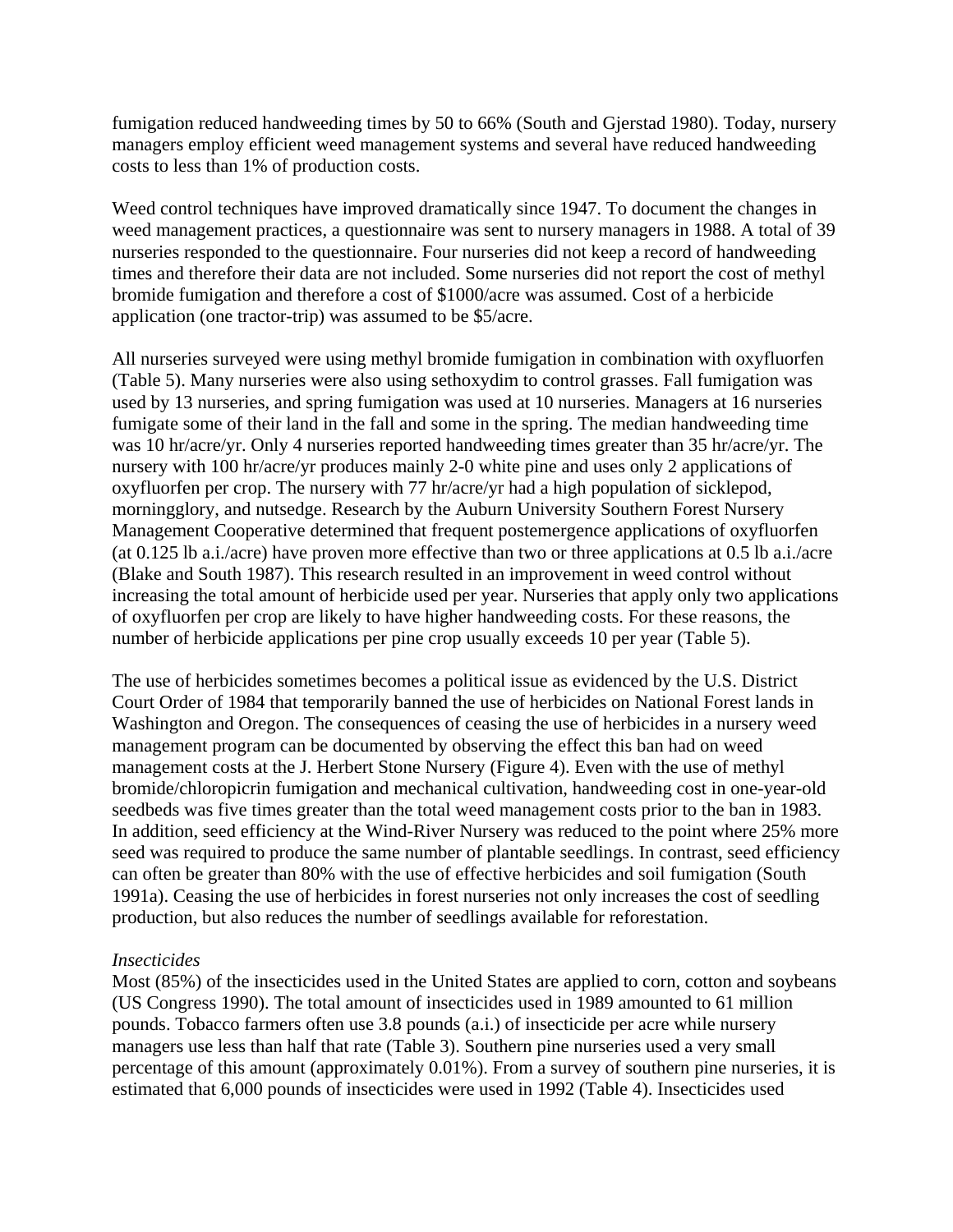included chlorpyrifos, esfenvalerate, and acephate. These insecticides are not considered to have a high potential for leaching into groundwater. However, dimethoate and diazinon are considered to have a medium potential for leaching (Landis et al. 1992).

#### *Insect and mite management*

Pests that can be troublesome for nursery managers include sucking insects and mites (southern red mite, scale insects, aphids, fire ants, tarnished plant bugs); defoliating insects (pine webworm, redheaded pine sawfly); stem feeders (Nantucket pine tip moth); and root feeders (white grubs, mole crickets, armyworms, cutworms, lesser cornstalk borer). Nursery managers usually apply non-chemical methods to try and prevent high populations from occurring (Dixon et al. 1991), and where deemed necessary, apply chemicals to control high populations (Bacon and South 1989).

In the past many seedlings were lost due to insects when chemical methods were either ineffective or not used. Nursery managers in Florida and in the Carolinas lost 25 to 40% of their crop due to white grubs feeding on the roots of pine seedlings (Wakeley 1954). If nursery managers stopped using fumigants and insecticides, there is no doubt that, at some nurseries, white grubs would once again cause significant seedling losses.

From the 1950's through to about the end of the 1970's, a mixture of xylene and mineral spirits was applied to pine seedlings two or three times a week for weed control. The frequent use of these chemicals also resulted in suppressing various above-ground insect pests. In general, tip moths and mites were not a problem until after the spraying of mineral spirits ceased in the fall. Since mineral spirits are essentially no longer used, injury from these pests and others have become more frequent. In particular, injury from two plant bugs has greatly increased (South 1991b; South et al. 1993). Prior to the initiation of an insecticidal program, some nursery managers were culling 10% of their crop due to injury from these insects. For a 30 million tree nursery, this resulted in a loss of \$90,000 which is equal to 3 million seedlings. Since insecticides are relatively inexpensive (about \$9/acre for the chemical plus application), it only requires saving about 300 seedlings/acre to justify applying insecticides (Table 3). At some nurseries, this is equivalent to only 3 linear feet of nurserybed. This is the economic justification used by nursery managers who are willing to apply insecticides to protect their crop.

#### *Fungicides*

About 80% of the fungicides in the United States were applied to peanuts (US Congress 1990). On average, a peanut farmer might treat with 3.6 pounds (a.i.). Although the total amount of fungicides used in 1989 amounted to 7.8 million pounds, southern pine nurseries used only a small percentage (approximately 0.13%). From a survey of southern pine nurseries, it is estimated that 10,300 pounds of fungicides were used in 1992 (Table 4). On average, a nursery manager may treat with only 2.6 pounds of fungicides per acre. Commonly used fungicides were captan, chlorothalonil and triadimefon. These fungicides are not considered to have a high potential for leaching into groundwater. However, a breakdown product of mancozeb (ethylene thiourea) has been found in well water and benomyl and metalaxyl are considered to have a high potential for leaching (Landis et al. 1992).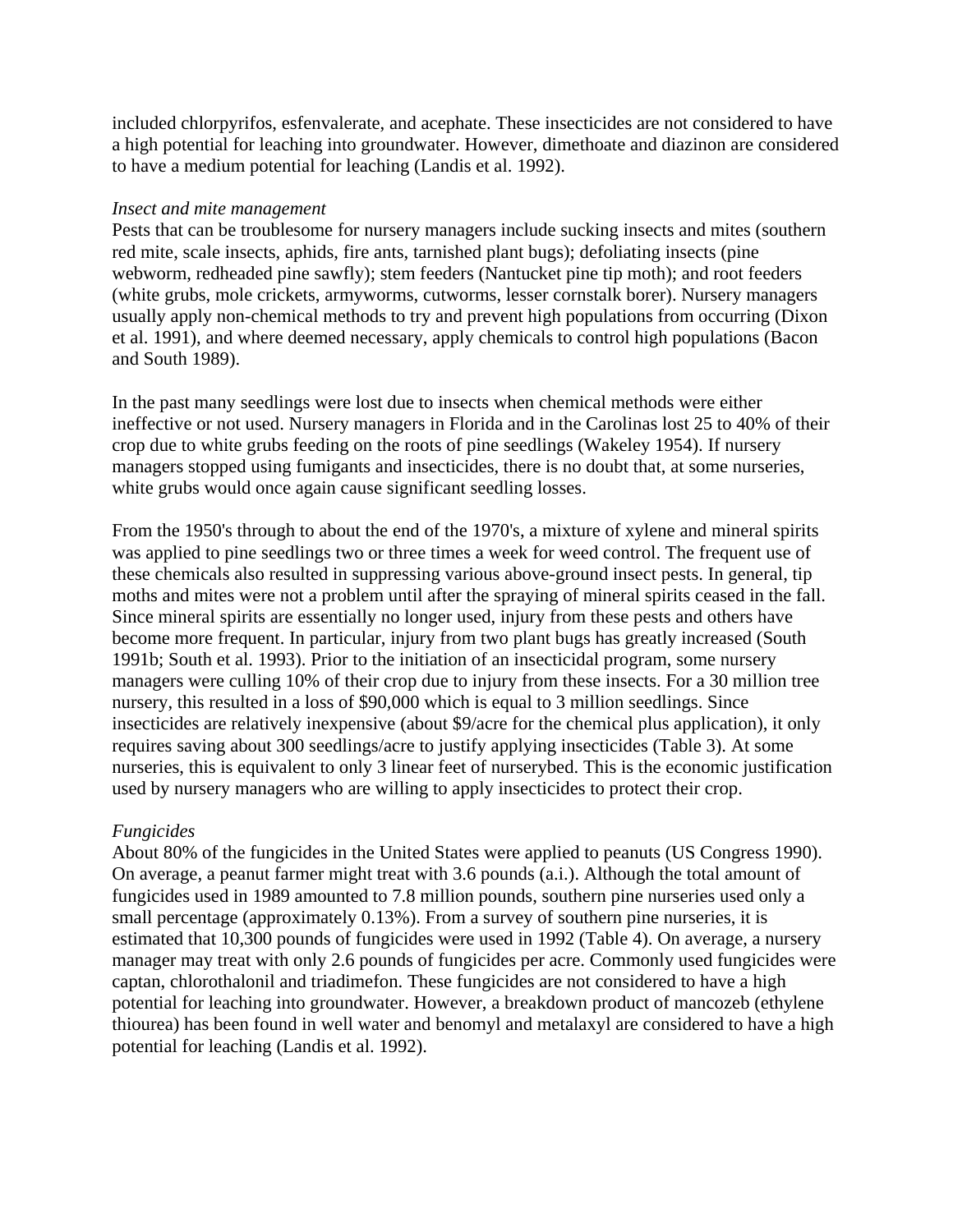#### *Disease management*

In the past, many seedlings were lost due to disease when fumigation and fungicides were not used. There are many studies that show large increases in seedling production when chemicals are used to prevent diseases such as damping-off (Boyd 1971, Clifford 1963, Foster 1961, Hill 1955, Hodges 1962, Shoulders et al. 1965, Sutherland and Adams 1965).

In addition to chemicals, nursery managers use various non-chemical methods to reduce the likelihood of disease problems. Some nursery managers attempt to keep the soil more acidic than pH 5.5 to aid in reducing the chances of damping-off. Although tile drainage is expensive, it is used by some managers to remove water from the nursery and improve soil aeration (this reduces the likelihood of microaerophilic pathogens). Many managers avoid the use of legumes as cover crops in order to lower the potential risk from disease. Nurseries are often placed on sandy (>75% sand content), well drained sites (diseases are more likely on fine-textured soils that are wet due to poor drainage and a lack of macro-pores). If nursery managers ceased using fumigants and fungicides, there is no doubt that significant losses would result due to damping-off and infection by fusiform rust.

In 1975, a nursery manager would apply carbamate 28 times or more to control fusiform rust (a total of 28 lbs ai/acre/crop). By 1986, only four applications of triadimefon were needed for rust control (totaling two lbs ai/acre/crop). Nursery managers began to treat seed with triadimefon after research indicated it eliminated the need for the first postemergence application. In 1986, researchers again recommended using less fungicide and this cut the rate of triadimefon in half. By 1989, some nurseries would apply only a seed dressing and two applications of triadimefon (a total of 0.63 lb a.i./acre/yr). Researchers have made great strides in the South in greatly reducing the number of pounds of fungicides applied to control fusiform rust (US Forest Service 1993).

#### **TYPICAL NURSERY REGIME**

Nursery crops are managed differently according to management objectives, pests and environmental conditions. At some nurseries, reducing operating costs is an overriding concern. At others, high seed efficiency is very important, because they use valuable genetically improved seed. Some nurseries have high populations of nutsedge while others may have problems with tarnished plant bugs.

Table 6 illustrates an example of the chemical use at a hypothetical southern pine nursery. This nursery is located on a Troup soil and is managed on a 1:1 rotation (one year pine to one year cover-crop). The soil is fumigated in the fall with 300 lbs/acre of chloropicrin. Ammonium nitrate (25 lbs N/acre) is applied to the pine crop on the following dates; June 7, 20, July 4, 18, August 1, and 15. Oxyfluorfen is applied preemergence on April 10 at a rate of 0.5 lbs a.i./acre. Postemergence applications of oxyfluorfen are applied (0.12 lbs a.i./acre) on the following dates; May 23, 30, June 6, 13, 19, 27, July 3, 10, 17, and 24. With this regime, it is very doubtful that measurable traces of chloropicrin, oxyfluorfen, sethoxydim, or triadimefon would leach into groundwater. Nitrate could leach into groundwater when soil water moves downward due to heavy rains that saturate the soil profile. However, this management regime will likely result in a reduced potential for nitrate loss via leaching when compared to an irrigated corn crop. This is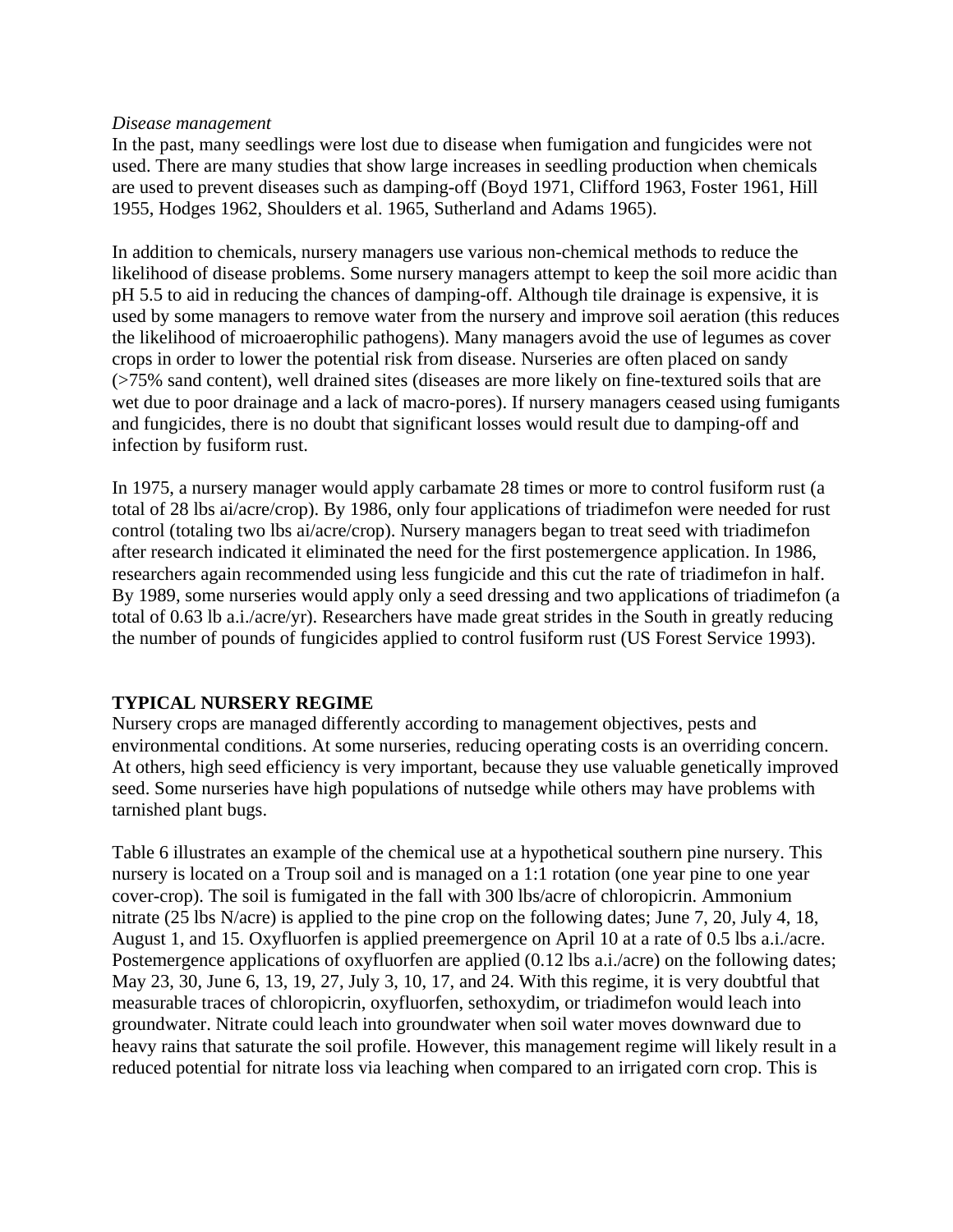because pine seedlings receive multiple, small applications of ammonium nitrate which increases nutrient use efficiency (U.S. Congress 1990).

# **MODELLING RUNOFF AND LEACHING AT THE ASHE NURSERY**

Several risk assessments were conducted by Labat-Anderson Inc. for forest nurseries owned by the USDA Forest Service. The GLEAMS model was used to predict the runoff and leaching potential of various pesticides used at the Ashe Nursery in Mississippi. An outline of the methodology is provided by Weiss (1992). The GLEAMS model was used to analyze movement of pesticides away from seedbeds in the form of (1) runoff, (2) soil erosion (eroded sediment), and (3) leaching. Estimates of the relative leaching of various pesticides are given in Table 7. Even under a worst case scenario, this model predicts very little leaching of pesticides like oxyfluorfen, sethoxydim, chlorothalonil and thiram. However, the model predicted that 10 to 14% of the triadimefon would leach. In contrast, samples from lysimeters at the Ashe Nursery indicate less than 1 part per billion of triadimefon. Either the half-life of triadimefon is less than that used in the GLEAMS model, or the model has over-estimated the potential for this fungicide to leach. This suggests a need to verify predictive models with actual field tests.

# **MEASURES TO REDUCE AGRICHEMICAL CONTAMINATION OF GROUNDWATER**

There are numerous political strategies which, if enacted, could reduce the usage of water soluble agrichemicals. Several propose that taxpayers pay farmers to reduce the use of agrichemicals on sensitive areas that are under croplands (U.S. Congress 1990). A few proposals would promote tree planting with its associated nutrient-scavenging and carbon storage benefits. "The potential benefits in reduced agrichemical use with respect to protection of national (e.g. groundwater) or global (e.g., atmosphere) resources may argue for increasing payments for those acres planted to trees" (US Congress 1990).

There are various options that the forest industry could choose to reduce the potential for groundwater contamination from use of agrichemicals in forest nurseries. One option would be to reduce the demand for seedlings by outplanting fewer trees per acre. Currently about 1.2 billion pine seedlings are grown each year in the South. Typically, many companies in the South plant 650 to 750 trees per acre. A few companies plant more than 1,000 trees per acre. In comparison, 350 trees per acre are frequently planted by forestry organizations in the Northwest. However, when no-thinning regimes are used, planting 300 to 500 trees per acre can be more profitable than planting 900+ trees per acre (Caulfield et al. 1992; Conrad et al. 1992; Dean and Jokela 1992). If companies that plant 1,000+ trees per acre in 1993 decided to plant only 500 trees per acre in 1994, then the use of agrichemicals at their nurseries could be cut in half without changing any nursery management practices. However, good planting supervision as well as good seedling performance would be needed to ensure stocking uniformity and high seedling survival. Some companies might not want to change their management approach and would rather spend money on overplanting to ensure adequate stocking.

Nursery managers do not have control over political issues or outplanting densities, but they do choose which chemicals to purchase. Fortunately, nursery managers in the South tend to choose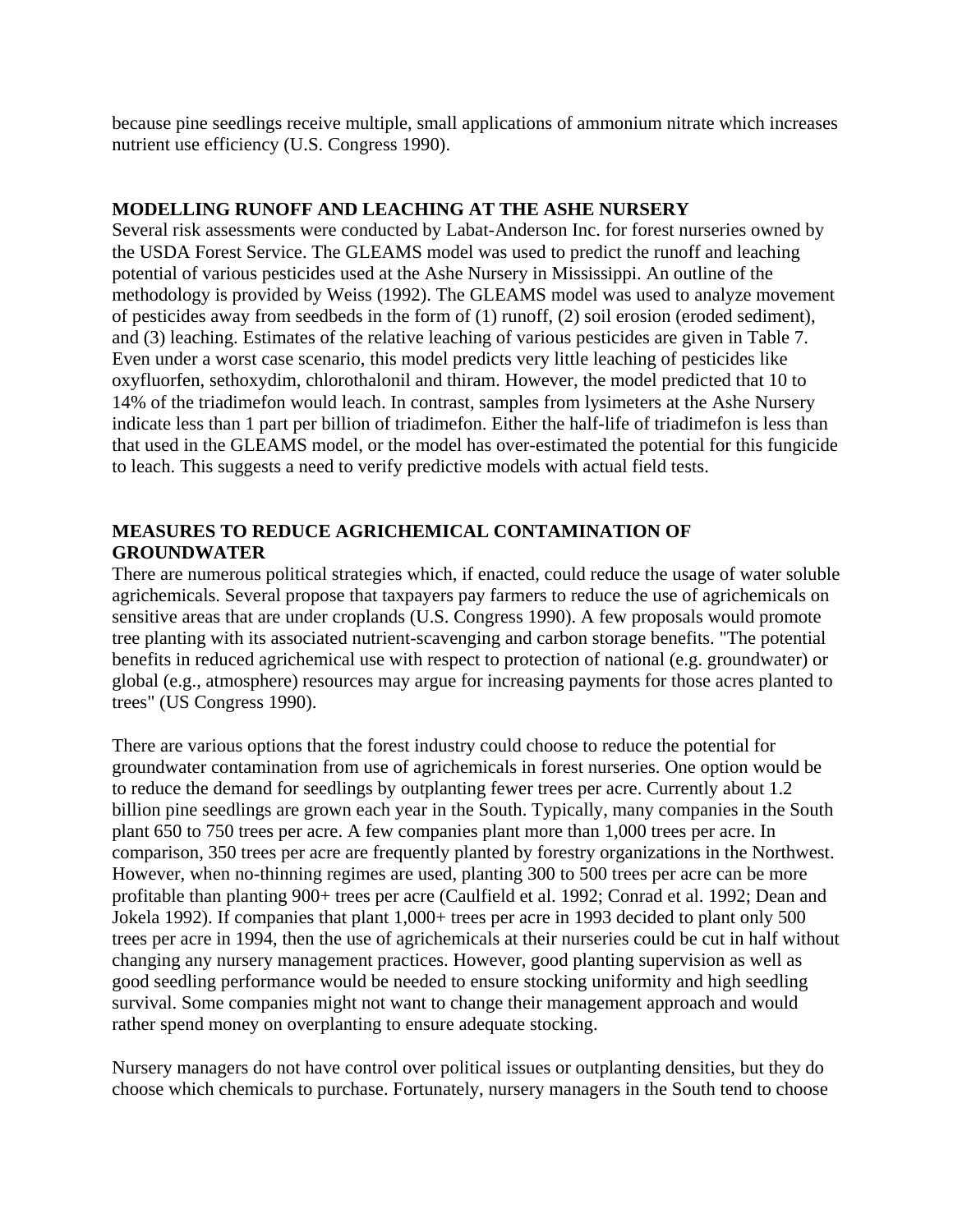pesticides that have a low potential to leach. Oxyfluorfen, lactofen, and fluazifop-p-butyl have chemical properties that cause them not to leach. In general, the soil sorption coefficient for these materials are very high (Table 4). In contrast, herbicides that could leach in sandy soils include atrazine, bentazon, DCPA (acid metabolites), dicamba and fomesafen. A list to aid managers in selecting pesticides to minimize water quality problems could be developed for all pesticides likely to be used in southern tree nurseries (Hornsby 1992). This list could be distributed to nursery managers so that they can make an informed decision on which pesticides have both low soil sorption coefficients and moderate persistance in soil.

One way to reduce the use of chemical pesticides would be to increase the use of biological pesticides. Currently, there are only a few biological pesticides on the market. Bacillus thuringiensis is currently registered and is specific to lepidoptera larvae. However, lepidoptera are not usually a problem in conifer nurseries. B. popillae or B. lenomorbus are avilable for use in controlling white grubs while a virus is labeled for use on redheaded pine sawfly larvae (Dixon et al. 1991). Biological control of weeds has been researched for several years. Currently, the US Forest Service in Pineville is hoping to control prostrate spurge with a fungus. However, to date, only two biological pesticides have been registered for use on weeds (Te Beest et al. 1992).

# **MITIGATING PRACTICES FOR NITROGEN**

It is apparent that for southern pine nurseries, use of N fertilizers is more likely to result in groundwater contamination than use of pesticides. There are several ways to lower the potential for leaching of nitrates in bare-root nurseries.

An important factor in attempting to reduce movement of nitrates into groundwater is proper irrigation management. A problem that sometimes results is a lack of irrigation uniformity. When this occurs, nursery managers may over irrigate some areas in order to provide enough irrigation on the dry spots. This problem can often be remedied by recommendations from extension specialists. For windless tests, an irrigation system should have a coefficient of uniformity of 0.80 or greater.

The amount of irrigation water applied can vary greatly by nursery. For example, some managers that use mulches will use less irrigation water than those that use only soil to cover seed. However, the amount applied can vary with nursery manager. Some use tensiometers to assist in irrigation scheduling but many still use the "one inch a week" guideline (Wakeley 1954) in conjunction with the touch and feel method. New nursery managers are often not given enough instruction on how to monitor soil moisture and therefore tend to over-irrigate.

There are essentially four different irrigation regimes used during the growing season. The first is during the germination phase. Usually, this requires frequent irrigations to keep seed from drying out. Most nursery managers do not over-irrigate during this period because they need to shift irrigation frequently. The second regime is during the "growing" phase and begins when the taproot reaches about six inches and ends usually in September. Some nursery managers apply too much irrigation water during this phase. They often try to keep the soil surface moist instead of observing the soil moisture in the root zone. Use of tensiometers can aid nursery managers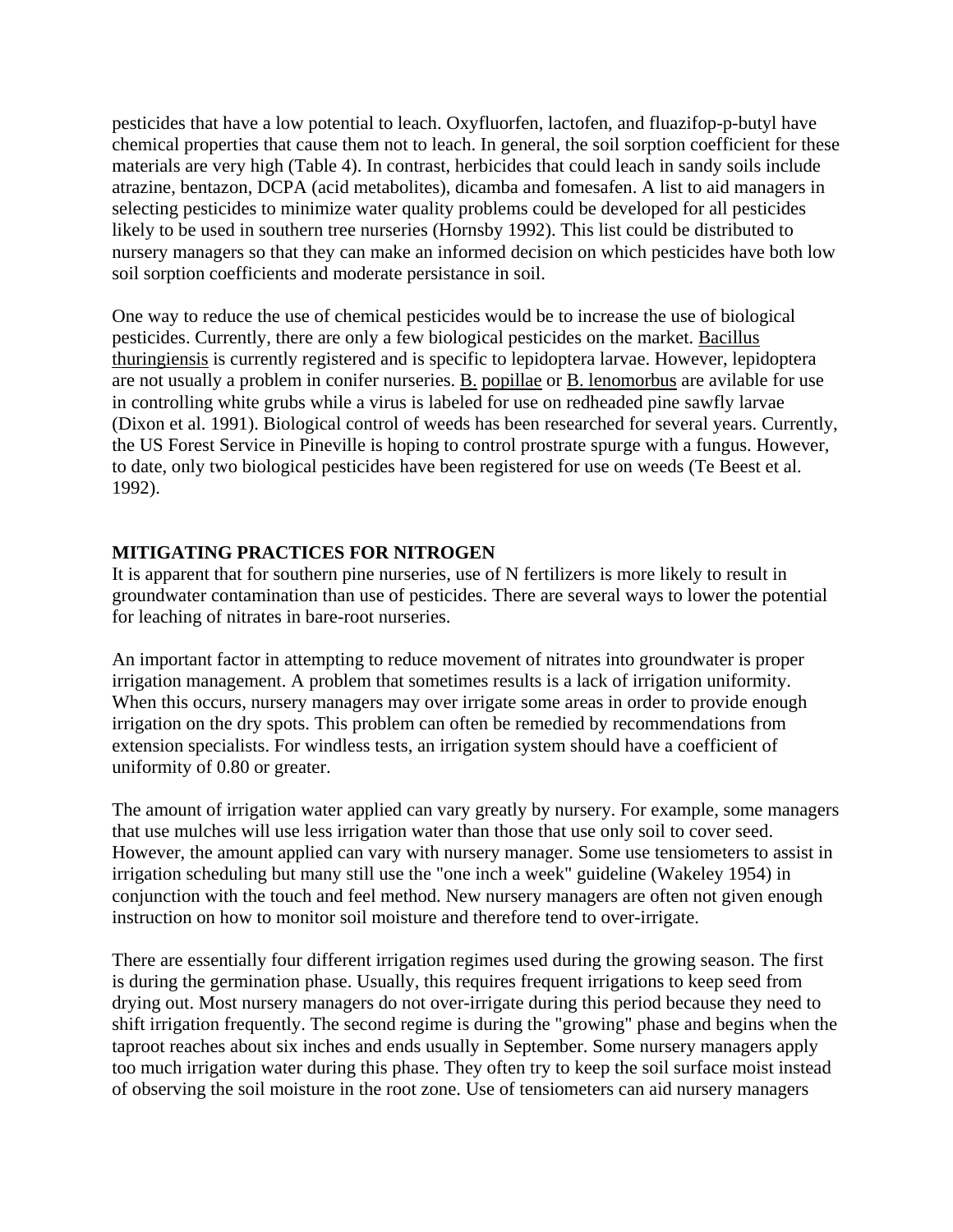during this phase of growth (Retzlaff and South 1985a,b; Dierauf and Chandler 1991). At one nursery in Georgia, switching to use of tensiometers (in addition to switching to pine bark mulch) reduced annual water consumption. There is no doubt that some nursery mangers could benefit by scheduling irrigation during the growing phase, based on readings from tensiometers. The third irrigation regime is used during hot days to cool the seedlings. Each field is irrigated for about 15 minutes (about 0.06 inch) and irrigation is shifted as quickly as feasible (since most irrigation systems can not irrigate the entire nursery at once). Much of this water evaporates and little actually reaches below the soil surface.

The fourth irrigation regime is used during the "hardening" phase. Traditionally, irrigation is reduced or withheld during the fall to "harden-off" the seedlings. However, if the seedlings are put under too much stress, root growth potential could be reduced as well as root growth (Williams and South 1988; South et al. 1988). This stress is more likely to happen at sandy nurseries than at silt loam nurseries.

Although sandy soils often require more irrigation water than fine textured soils, this does not necessarily mean that the amount of water reaching the water table is greater. In some nurseries, a dry zone soil may develop in the lower soil profile and irrigation water may penetrate only the upper soil horizons. Applying an inch of irrigation water a week (0.25 inch on Monday, Wednesday, Friday, and Saturday) would not be enough to cause the entire profile to be saturated. Agrichemicals will move into groundwater only if there is no break in the soil water column. On sandy soils, it is usually not irrigation *per se*, but saturating rains that penetrate deep into the soil profile and cause agrichemicals to move to levels below three feet.

Most N is applied in conventional granular form (as ammonium nitrate, diammonium phosphate, ammonium sulfate, or calcium nitrate). Slow release formulations are sometimes used in container nurseries but are generally not used in bare-root nurseries even though they have been evaluated for three decades (Anonymous 1964; Benzian et al. 1967). Slow release formulations have an advantage when compared with just a single application of a conventional fertilizer. However, since an optimum nutrient management can be obtained with split applications of conventional fertilizers (Oertli 1980), there is not much growth advantage in using slow release formulations. In fact, once applied, the nursery manager looses some control over nitrogen release. However, the main reason slow release formulations are not used in bare-root nurseries is due to their relatively high cost.

Nitrogen fertilizers are applied by one of four methods. Granular fertilizers are usually applied with 5- or 4-foot-wide hoppers (centered over the bed) or with an oscillating spreader. The oscillating spreader covers the entire ground and is favored by some managers because they can treat more beds/mile (4-foot hoppers when mounted three in line, only treat three beds/mile). However, the oscillating spreader applies fertilizers to the tractor paths as well as the seedbed. A 17 to 25% reduction in the use of N could be accomplished if nurseries with oscillating spreaders switched to using 5- or 4-foot hoppers.

The third method involves applying fertilizers through the irrigation system. Several nursery managers have applied fertilizers through the common riserline irrigation system. Most found the results less than satisfactory and have gone back to using tractors to apply fertilizer. One reason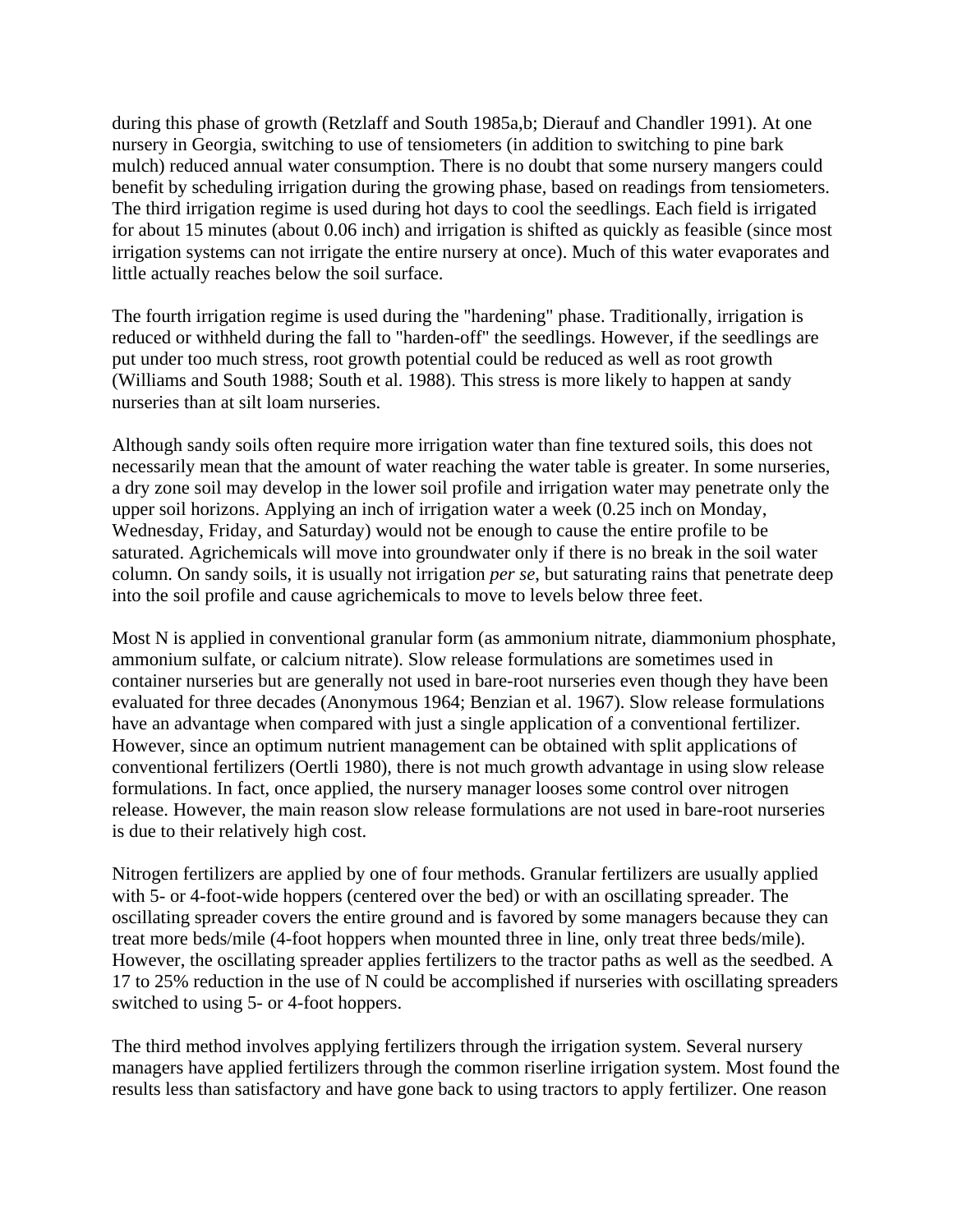for using fertilizer spreaders is due to the lack of uniformity in irrigation. However, relatively uniform irrigation can be achieved with a center pivot system. Currently there are three southern pine nurseries that use a center pivot system.

The fourth method involves applying liquid fertilizers as a tank-mix with herbicides (typically oxyfluorfen). Nurseries in Alabama, Florida, Texas, and Virginia are currently using this technique. This method holds some promise for increasing nutrient use efficiency because multiple, small applications of fertilizer generally promote better plant uptake (U.S. Congress 1990). However, if the number of applications were doubled by applying liquid fertilizer on a weekly basis, as opposed to every two weeks as is typical with granular N, then nutrient use efficiency might increase slightly. A particular advantage to this system is that the nursery manager can eliminate five or six tractor trips each year. Since the herbicide oxyfluorfen is often applied on a weekly basis, combining fertilizer in the mix would, in effect, eliminate the need for additional fertilization trips. This system has been in use in Virginia for several years.

Tile drainage systems are currently used at some nurseries to remove excess water and to improve soil aeration. This system could also be used to reduce the potential for groundwater contamination of nitrates (Landis et al. 1992). To install this system costs approximately \$1,000 to \$2,000 per acre (depending on the spacing between pipes). The system can be installed in both new nurseries and existing nurseries. Experience indicates the system can work well in sandy nurseries. A large reservoir, with an impermeable bottom, would be needed to retain runoff. The runoff could be recycled for irrigation, thus reducing the drain on groundwater reserves.

One final way to reduce the movement of agrichemicals is to abandon the bare-root system and switch to producing seedlings at a container nursery with a water-recovery system. A prototype water-recovery system has been developed at an ornamental nursery at Eustis, Florida (Rackley 1992). This system involves covering the soil with a ground cloth and a 6-mil polyethylene and constructing a catchment pond to hold the runoff. This system retains 50 to 75% of the irrigation water. The rest is retained by the crop and lost to the atmosphere. Installation of this system costs an additional \$8,000 to \$10,000 per acre. The runoff from the pond is re-used as irrigation water. Currently, the price of container-grown loblolly pine seedlings can be four times that for bareroot seedlings. If one assumes that a container nursery could produce 9 million seedlings per acre before the tarp would need replacing, then the cost would add about \$1/thousand (assuming it cost \$8,000 to replace the tarp). Therefore, the cost of installing this system for a container nursery would not greatly increase the overall cost of production. The major deterrent to switching from a bare-root nursery would be the higher cost of producing container-grown stock. Some container nurseries sell pine seedlings for \$120/thousand, as compared to \$30/thousand for bare-root stock.

#### **RECOMMENDATIONS**

Nursery managers in the South currently use relatively small amounts of the following herbicides: atrazine, simazine, DCPA, bentazon, dinoseb, prometon and alachlor. Ceasing the use of these herbicides would not significantly affect the economics of producing southern pine seedlings. Therefore, it is recommended that nursery managers cease using these seven herbicides as well as any use of lindane, chlordane, EDB, dibromochloropropane,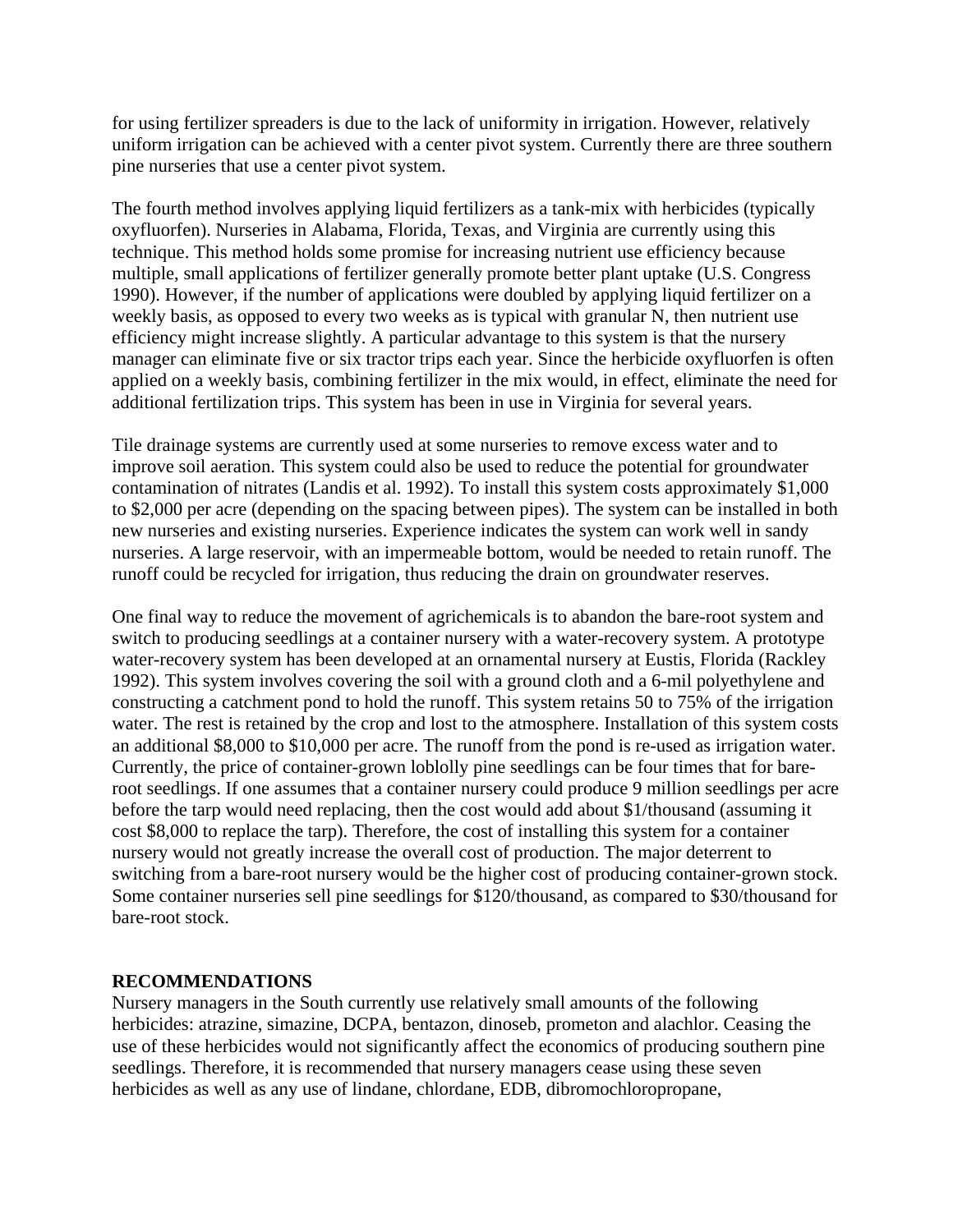hexachlorobenzene and mancozeb. When appropriate, nursery managers should continue to use the EPA approved pesticides that have a low probability of leaching (e.g. oxyfluorfen, lactofen, fluzifop-p-butyl).

Nitrogen is used in nurseries to increase seed efficiency and to increase height growth after outplanting. Although several practices can be used to reduce nitrate leaching, growing legumes as cover-crops or reducing the total amount of N applied to pine seedlings are not recommended. Instead, managers of bare-root nurseries should first consider the following to reduce the potential for leaching nitrates:

(1) Check irrigation uniformity and make adjustments if the coefficient of uniformity is less than 0.80.

(2) Schedule irrigation during the "growing" phase to avoid saturating the soil. At some nurseries, managers may not need to water until the soil tension reaches 30 kPa.

(3) Avoid applying N to tractor paths.

(4) Increase nutrient use efficiency by applying N on a frequent basis.

(5) Apply ammonium sulfate when soil acidification is needed. Use gypsum where calcium is needed if lime application is not feasible.

(6) When feasible, reduce the amounts of N applied to cover-crops. (7) Where tile drainage exists, consider building a reservoir to store effluent to use as an irrigation source.

#### **LITERATURE CITED**

Allen, H.L. 1987. Forest fertilizers. Journal of Forestry 85:37-46.

Anonymous. 1964. Piedmont Nursery grows tree seedlings the weedless way. South Carolina Farm and Ranch.

Autry, L.L. 1972. The residual effect of nursery fertilization and seedbed density levels in the growth of 12, 14, and 16 year old loblolly pine stands. M.S. thesis, Miss. State Univ., State college. Miss. 59 p.

Bacon, C.G. and D.B. South. 1989. Chemical for control of common insect and mite pests in southern pine nurseries. Southern Journal of Applied Forestry 13:112-116.

Ballard, R. 1984. Fertilization of plantations. Chapter 12. In: Bowen, G.D. and Nambiar, E.K.S. (eds.). Nutrition of Plantation Forests. Academic Press, 516 p.

Baker, J.B., G.L. Switzer and L.E. Nelson. 1974. Biomass production and nitrogen recovery after fertilization of young loblolly pines. Proc. Soil Sci. Soc. Am. 38:958-961.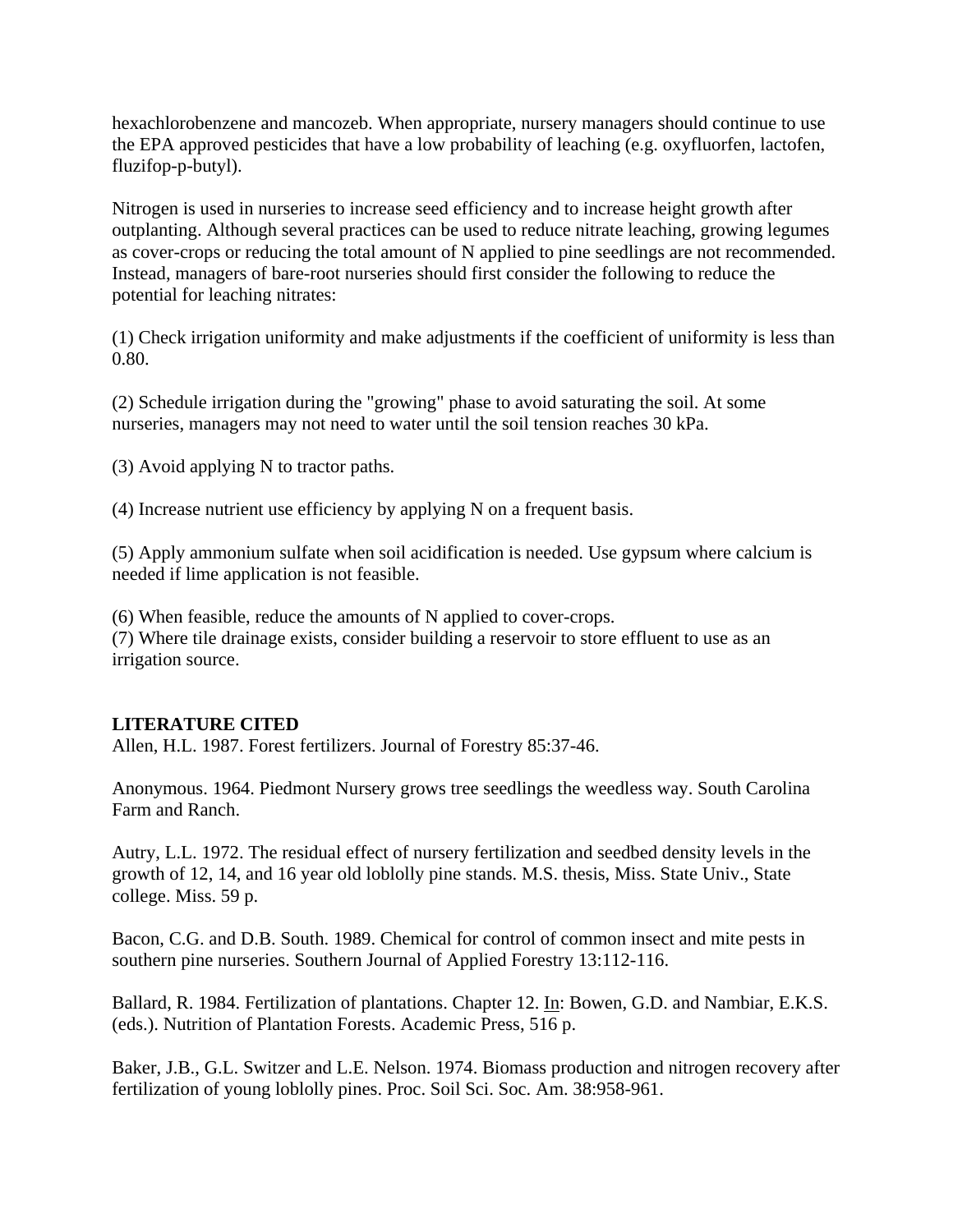Benzian, B., J. Bolton and G.E.G. Mattingly. 1967. Soluble and slow-release PK-fertilizers for seedlings and transplants of Picea stichensis and Picea abies in two English nurseries. Plant and Soil 31:228-256.

Blake, J.I. and D.B. South. 1987. Weekly herbicide applications prove beneficial in forest nurseries. Ala. Agric. Exp. Sta., Highlights of Agric. Res. 34(2):12.

Blake, J.I. and D.B. South. 1990. Extra nitrogen in pine nursery boosts forest wood growth. Ala. Agr. Exp. Sta. Highlights Agr. Res. 37(2):13.

Boyd, R.J. 1971. Effects of soil fumigation on production of conifer nursery stock at two northern rocky mountain nurseries. USDA Forest Service Research Paper INT-91. 19 p.

Boyer, J.N. and D.B. South. 1984. Forest nursery practices in the South. South. J. Appl. For.  $8:67-75$ .

Boyer, J.N. and D.B. South. 1985. Nutrient content of nursery grown loblolly pine seedlings. Ala. Agr. Exp. Sta. Circular 282, Auburn University, Alabama. 27 p.

Caulfield, J.P., D.B. South, and G.L. Somers. 1992. The Price-size curve and planting density decisions. Southern Journal of Applied Forestry 16:24-29.

Clifford, E.D. 1963. The effects of soil sterilant chemicals on the germination and development of conifer seedlings and weed control. Tree Planters' Notes. 58:5.

Conrad, L.W. III, J. Straka, and W.F. Watson. 1992. Economic evaluation of initial spacing for a 30-year-old unthinned loblolly pine plantation. Southern Journal of Applied Forestry 16:87-93.

Dean, T.J. and E.J. Jokela. 1992. A density-management diagram for slash pine plantations in the lower Coastal Plain. Southern Journal of Applied Forestry 16:178-185.

Dierauf, T.A. 1991. A five-year study of different sawdust and nitrogen rates in a loblolly pine nursery. Virginia Department of Forestry. Occasional Report 94. 19 pp.

Dierauf, T.A. and L.A. Chandler. 1991. A three-year loblolly pine seedbed irrigation study. Virginia Department of Forestry. Occasional Report 93. 12 pp.

Dixon, W.N., E.L. Barnard, C.W. Fatzinger and T. Miller. 1991. Insect and disease management. Chapter 20. In: M.L. Duryea and P.M. Dougherty (Eds.) Forest Regeneration Manual. pp. 359- 390. Kluwer Academic Publishers. 433 pp.

Donald, D.G.M. 1988. The application of inorganic fertilizers to conditioned Pinus radiata prior to lifting as a means of improving root growth capacity. S. African Forestry J. 146:23-25.

Donald, D.G.M. 1991. Nursery fertilization of conifer planting stock. Chapter 6. In: van den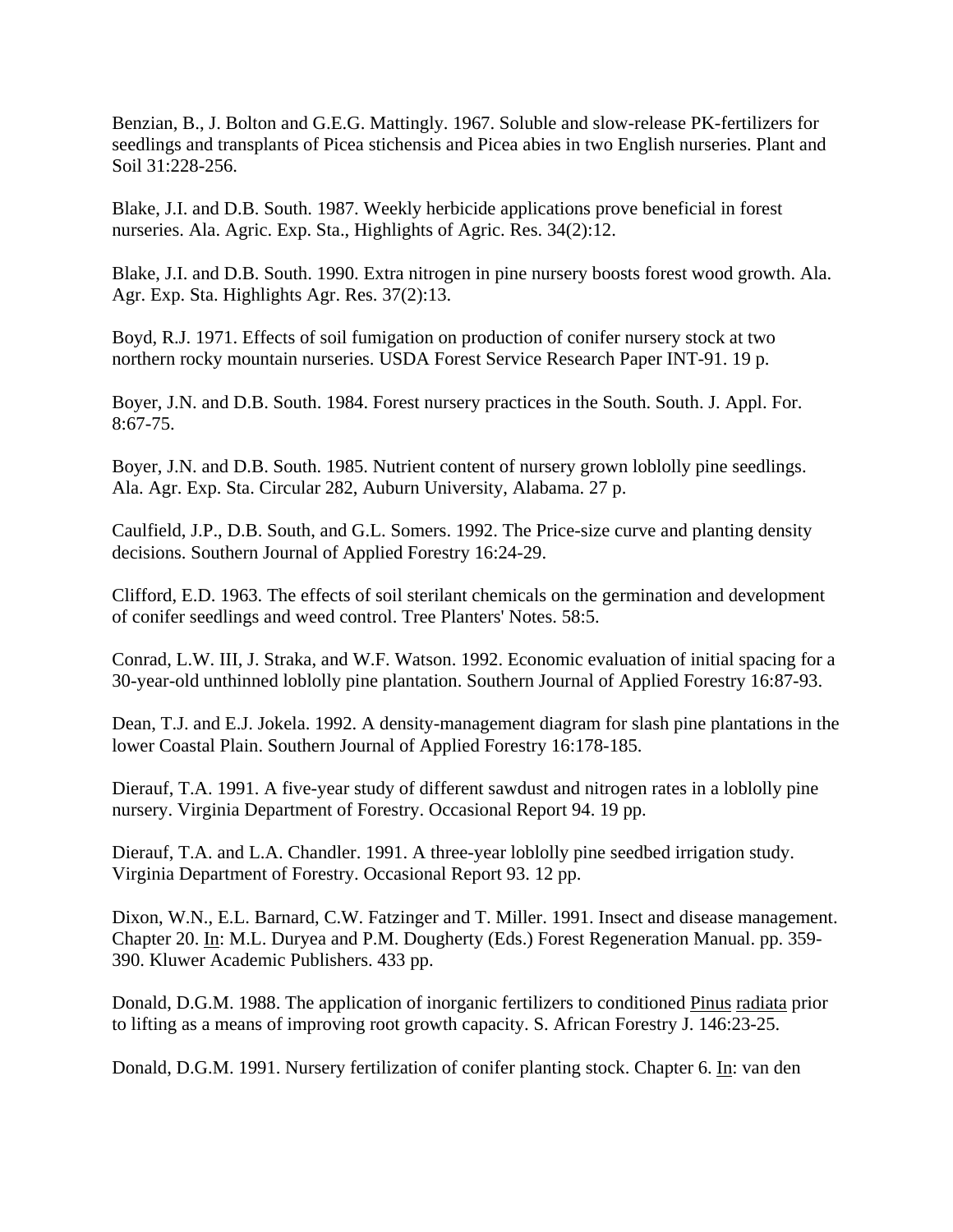Driessche, R. (ed.). Mineral Nutrition of Conifer Seedlings. CRC Press. 274 p. Duryea, M.L. 1990. Nursery fertilization and top pruning of slash pine. Southern Journal of Applied Forestry 14(2):73-76.

Fedkiw, J. 1991. Nitrate occurrence in U.S. Waters (and related questions): a reference summary of published sources from an agricultural prespective. U.S. Department of Agriculture, September 1991, Washington, DC, 35 p.

Foster, A.A. 1961. Control of black root rot of pine seedlings by soil fumigation in the nursery. Georgia Forest Research Council Rep. # 8. 5 p.

Hamm, P.B. and E.M. Hansen. 1990. Soil fumigation, cover cropping, and organic soil amendments: their effect on soil-borne pathogens and the target seedling. pp. 174-180. In: Rose, R.; Landis, T.D.; Campbell, S. (eds). The Target Seedling Symposium and Western Forest Nursery Council Proc. USDA For. Serv. Gen. Tech. Rep. RM-200.

Hill, J.A. 1955. Methyl bromide gas controls weeds, nematodes, and root rots in seedbeds. Tree Planters' Notes. 21:11.

Hinesley, L.E. and T.E. Maki. 1980. Fall fertilization helps longleaf pine nursery stock. South. J. Appl. Forestry 4:132-135.

Hodges Jr., C.S. 1962. Diseases in southeastern forest nurseries and their control. USDA Forest Service Southeastern For. Exp. Sta. Station Paper 142. 16 p.

Hornsby, A.G. 1992. Site-specific pesticide recommendations: the final step in environmental impact prevention. Weed Technology 6:736-742.

Krause, H.H. 1982. Nitrate formation and movement before and after clearcutting of a monitored watershed in Central New Brunswick. Can. J. For. Res. 12:922-930.

Landis, T.D. 1985. Mineral nutrition as an index of seedling quality. pp. 29-48. In: Duryea, M.L. (ed.) Proc: Evaluating seedling quality: principles, procedures, and predictive abilities of major tests. Workshop held October 16-18, 1984. Forest Research Laboratory, Oregon State University, Corvallis.

Landis, T.D. and S.J. Campbell. 1989. Soil fumigation in bareroot tree nurseries. Proceedings, Intermountain Forest Nursery Association, USDA Forest Service Gen. Tech Rep. RM-184, pp. 13-28.

Landis, T.D., S.J. Campbell and F Zensen. 1992. Agricultural pollution of surface water and groundwater in forest nurseries. Proceedings, Intermountain Forest Nursery Association, USDA Forest Service Gen. Tech Rep. RM-211, pp. 1-15.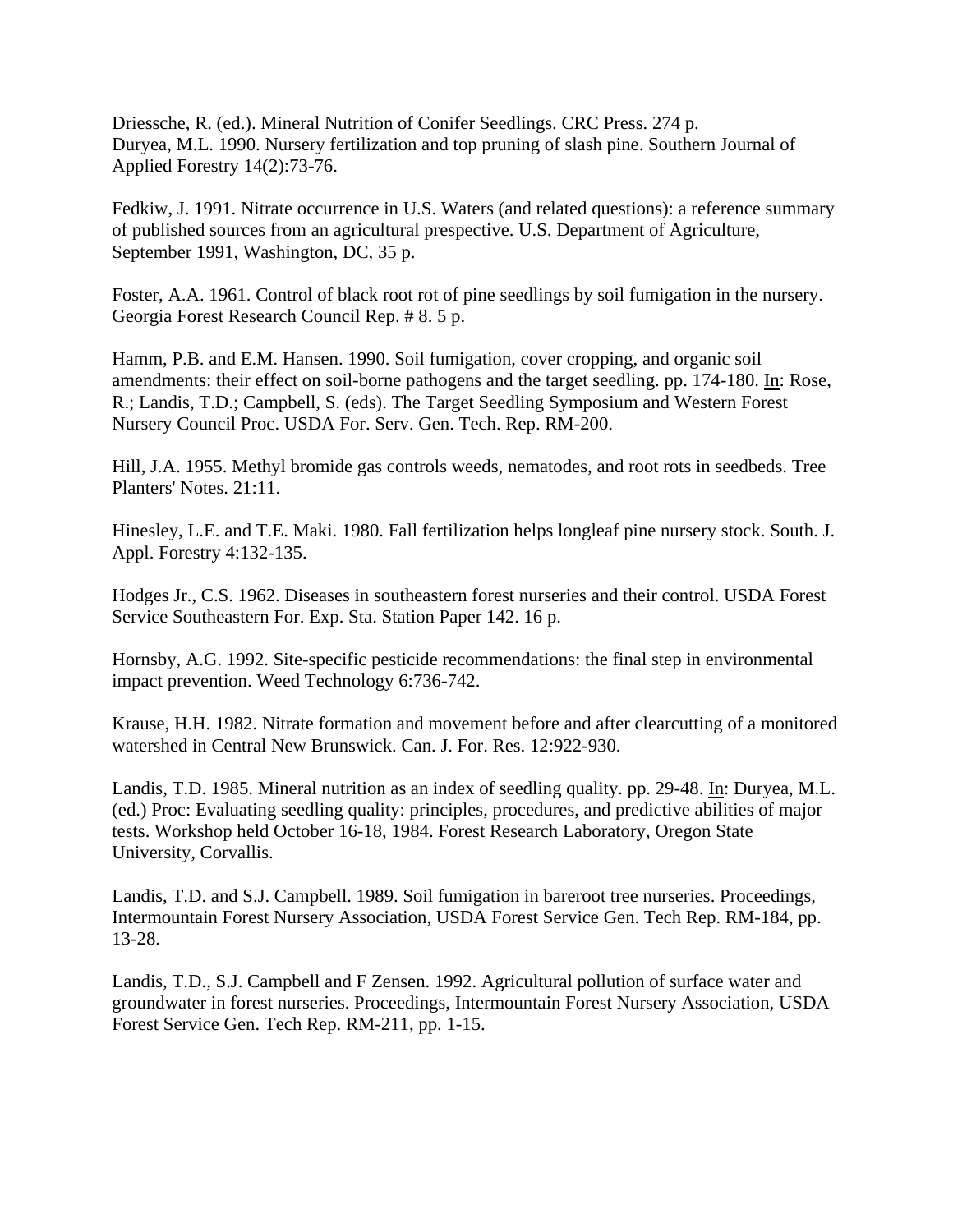Larsen, H.S., D.B. South and J.N. Boyer. 1988. Foliar nitrogen content at lifting correlates with early growth of loblolly pine seedlings from 20 nurseries. Southern Journal of Applied Forestry 12:181-185.

Licht, L.A. 1992. Salicacea family trees in sustainable agroecosystems. Forestry Chronicle 68(2):214-217.

Mangold, R.D., R.J. Moulton, and J.D. Snellgrove. 1991. Tree planting in the United States 1990. USDA Forest Service. 18 p.

Mead, D.J. and W.L. Pritchett. 1975. Fertilizer movement in a slash pine ecosystem. II. N distribution after two growing seasons. Plant and Soil 43:467-478.

North Carolina State Forest Nutrition Cooperative. 1989. Eighteenth Annual report. School of Forest Resources, N.C. State Univ., Raleigh, 39 p.

Oertli, J.J. 1980. Controlled-release fertilizers. Fertilizer Research 1:103-123.

Osborne, L.L. 1988. Empirical relationships between land use/cover and stream water quality in an agricultural watershed. Journal of Environmental Management 26:9-27.

Parsons, D.W. and J.M. Witt. 1989. Pesticides in groundwater in the United States of America. Report No. EM-8406. Oregon State Universtiy Extension Service, Corvallis. 18 p.

Pritchett, W.L. 1979. Properties and management of forest soils. John Wiley & Sons. New York. 500 p.

Pritchett, W.L. and W.H. Smith. 1974. Management of wet savanna forest soils for pine production. Florida Agric. Exp. Sta., Gainesville, Tech. Bull. 762. 22 p.

Rackley, J. 1992. Harnessing nursery runoff. American Nurseryman 176(7): 30-37.

Retzlaff, W.A. and D.B. South. 1985a. Variation in seedbed moisture correlated with growth of Pinus taeda seedlings. South African Forestry Journal 133:2-5.

Retzlaff, W.A. and D.B. South. 1985b. A simple method for determining a soil moisture curve. Tree Planters' Notes 36(4):20-23.

Sands, R. 1984. Environmental aspects of plantation management. Chapter 15. In: Bowen, G.D. and Nambiar, E.K.S. (eds.). Nutrition of Plantation Forests. Academic Press, 516 p.

Shoulders, E., J.P. Hollis, R.G. Merrifield, E.E. Turner and A.F. Verrall. 1965. Test of soil fumigants in Louisiana. Tree Planters' Notes. 73: 14.

South, D.B. 1987. Economic aspects of nursery seed efficiency. Southern Journal of Applied Forestry 11(2):106-109.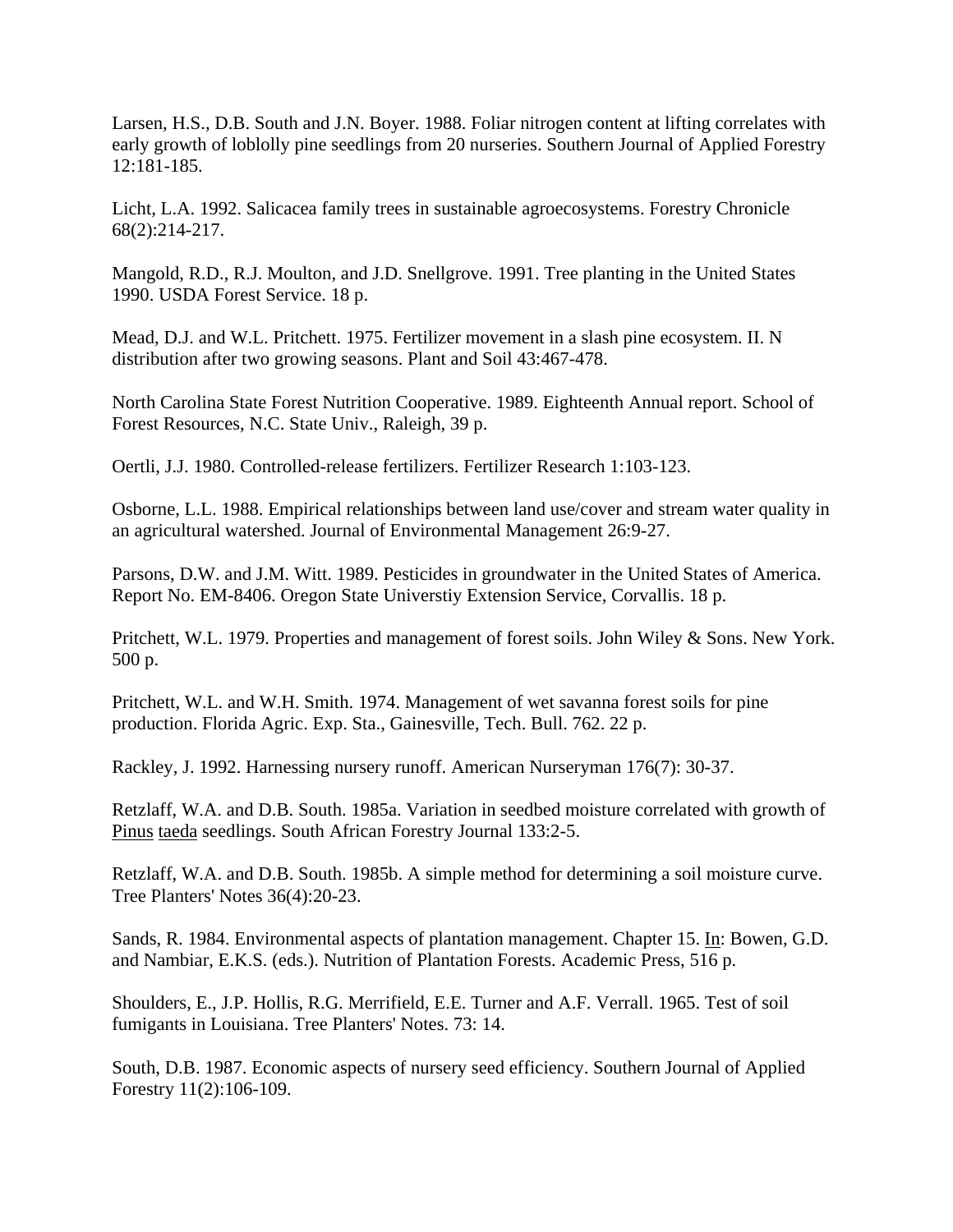South, D.B. 1991a. Nursery seed efficiency can affect gains from tree improvement. P. 46-53. In: Proc. S. For. Nur. Assoc.

South, D.B. 1991b. Lygus bugs: a worldwide problem in conifer nurseries. P. 215-222. In: Proc., 1st IUFRO Workshop on Diseases and Insects in Forest Nurseries. Forestry Canada, Information Report BC-X-331.

South, D.B. and D.H. Gjerstad. 1980. Nursery weed control with herbicides or fumigation - an economic evaluation. South. J. Appl. For. 8:67-75.

South, D.B., H.S. Larsen, H.M. Williams and J.N. Boyer. 1989. Use of seedling size as a covariate for root growth potential studies. pp. 89-93. In Proc. 5th Biennial S. Silv. Res. Conf. USDA For. Serv. Gen. Tech. Rep. SO-74.

South, D.B. H.M. Williams and A. Webb. 1988. Should fall irrigation be applied at nurseries located on sands? Southern Journal of Applied Forestry 12:273-274.

South, D.B., J.B. Zwolinski, and H.W. Bryan. 1993. Taylorilygus pallidulus (Blanchard) - a potential pest of pine seedlings. Tree Planters' Notes 44(2):63-67.

Sutherland, J.R. 1991. Management of pathogens in seed orchards and nurseries. Forestry Chronicle 67(5):481-485.

Sutherland, J.R. and R.E. Adams. 1965. Stand, growth, and nitrogen content of red pine seedlings following chemical treatment of the soil to control disease. Tree Planters' Notes. 73: 7.

Switzer, G.L. 1962. Some effects of nursery soil fertility on loblolly pine (Pinus taeda L.) planting stock. Ph.D. Dissertation, N.Y. State Univ., Coll. of Forestry, Syracuse Univ., Syracuse, N.Y. 181 p.

Switzer, G.L. and L.E. Nelson. 1963. Effects of nursery fertility and density on seedling characteristics, yield, and field performance of loblolly pine (Pinus taeda L.). Soil Sci. Soc. Am. Proc., 27:461-464.

Switzer, G.L. and L.E. Nelson. 1967. Seedling quality strongly influenced by nurery soil management, Mississippi study shows. Tree Planters' Notes 18(3):5-17

Te Beest, D.O., X.B. Yang and C.R. Cisar. 1992. The status of biological control of weeds with fungal pathogens. Annual Review of Phytopathology 30:637-657.

U.S. Congress, Office of Technology Assessment. 1990. Beneath the Bottom Line: Agricultural Approaches to Reduce Agrichemical Contamination of Groundwater, OTA-F-418. U.S. Government Printing Office. 337 p.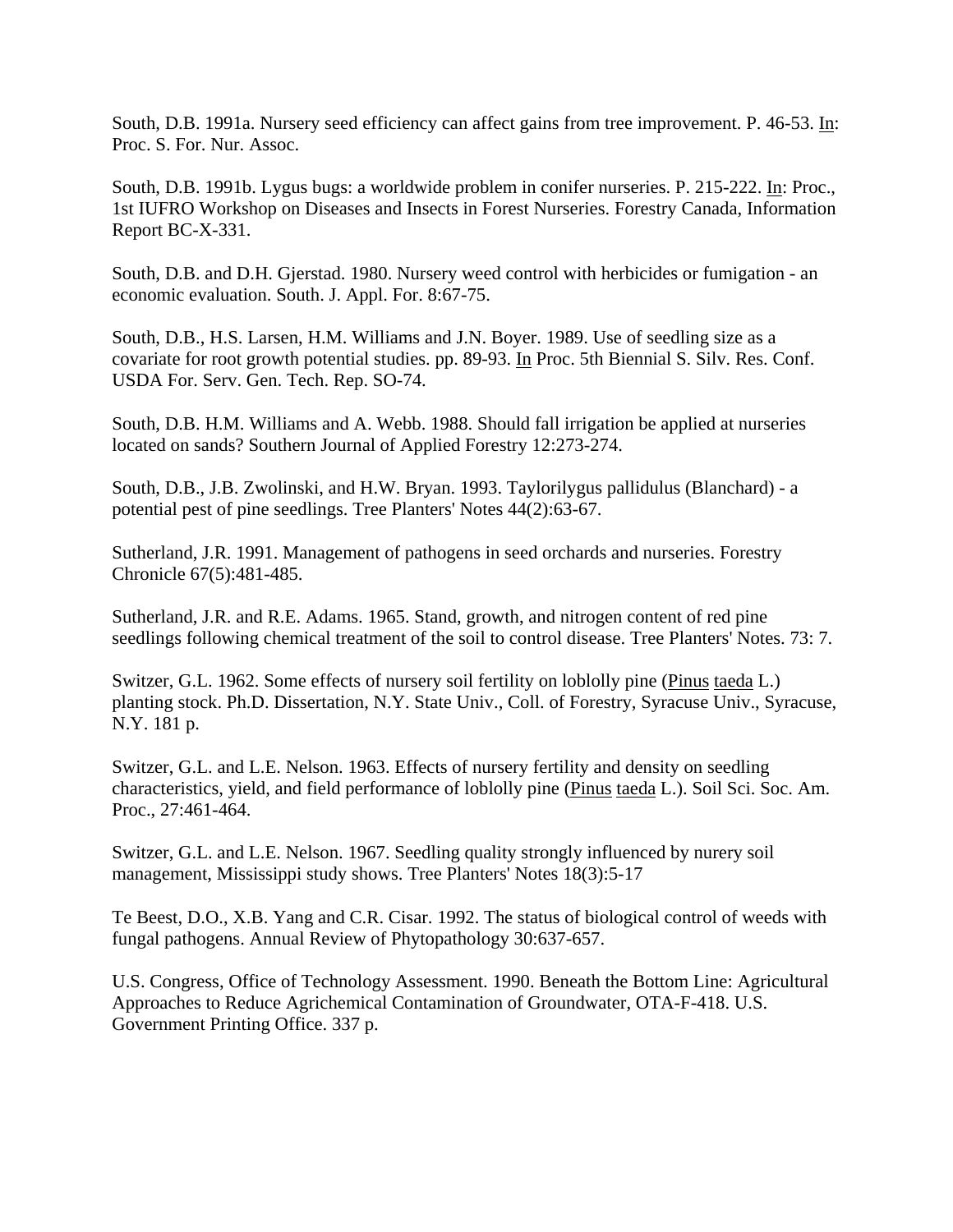U.S. Environmental Protection Agency. 1990. National Pesticide Survey: Summary results of EPA's national survey of pesticides in drinking water wells. Office of Water/Office of pesticides and toxic substances.

U.S. Forest Service. 1993. Nursery Pest Management: Final Environmental Impact Statement. USDA, Forest Service, Southern Region.

van den Driessche, R. 1984. Soil fertility in forest nurseries. Chapter 7. In: Duryea, M.L. and T.D. Landis (eds.). Forest Nursery Manual: Production of Bareroot Seedlings. Martinus Nijhoff/Dr W. Junk Publishers. 386 p.

van den Driessche, R. 1991. Effects of nutrients on stock performance in the forest. Chapter 9. In: van den Driessche, R. (ed.). Mineral Nutrition of Conifer Seedlings. CRC Press. 274 p. Wakeley, P.C. 1954. Planting the southern pines. USDA Forest Service Agric. Mongr. 18. 133 p.

Weiss, R.C. 1992. Use of runoff and leaching analysis in human health risk assessment for USDA Forest Service nurseries. Proceedings, Intermountain Forest Nursery Association, USDA Forest Service Gen. Tech Rep. RM-211, pp. 22-26.

Williams, H.M. and D.B. South. 1988. Effects of fall irrigation at a sandy nursery on morphology and root growth potential of loblolly pine seedlings. South African Journal of Forestry. 147:1-5.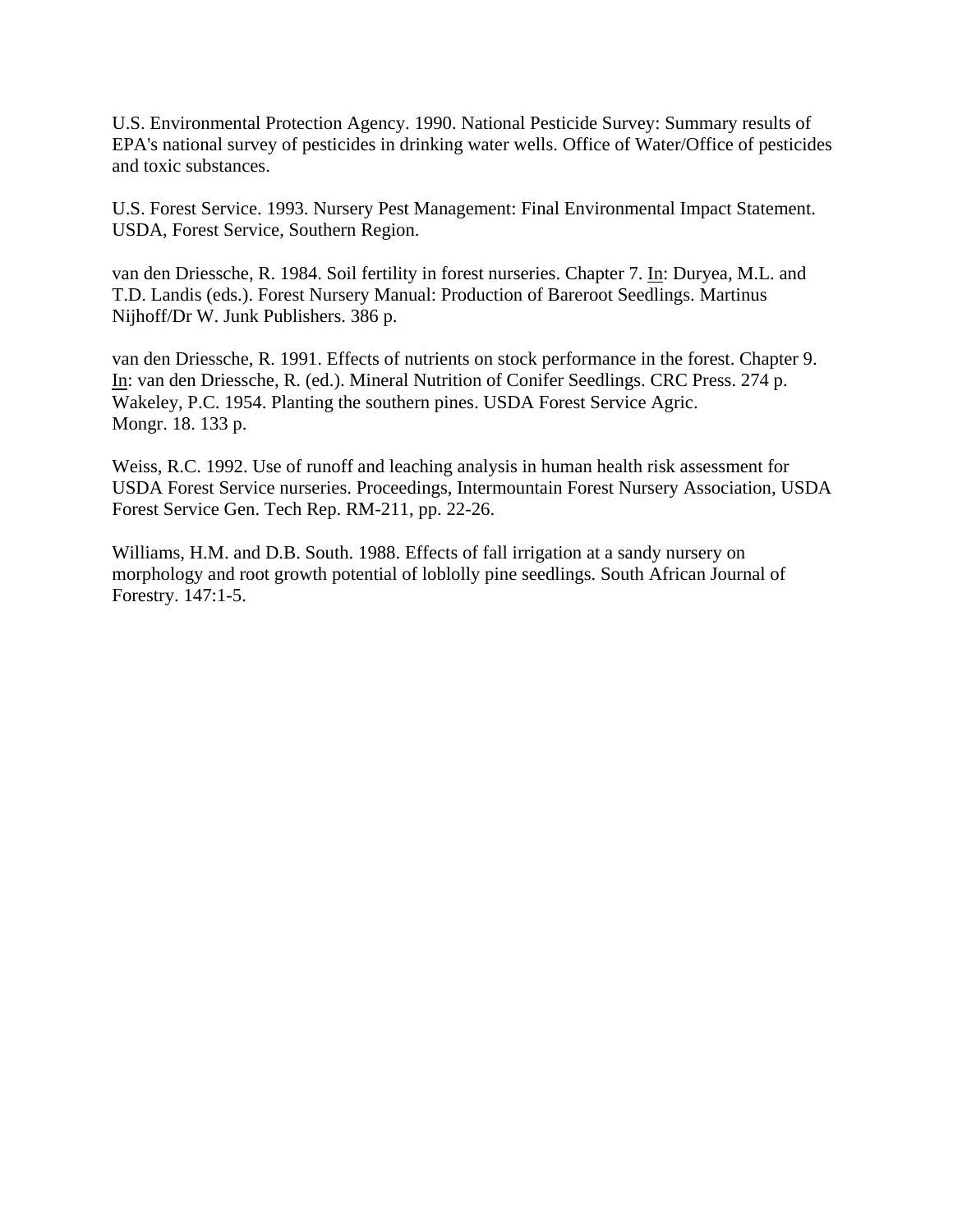| Table 6. Two-year pesticide and nitrogen use at a hypothetical nursery in the southern United |  |  |
|-----------------------------------------------------------------------------------------------|--|--|
| States (rates in lbs a.i./acre).                                                              |  |  |

|                      | crop    | <b>Irrigation</b> | Rain   | Chloropicrin Goal Poast |                  |                  | <b>Bayleton</b>  | Asana            | Ammonium<br>nitrate |
|----------------------|---------|-------------------|--------|-------------------------|------------------|------------------|------------------|------------------|---------------------|
| Fall                 | fallow  | $\boldsymbol{0}$  |        | 300                     | $\boldsymbol{0}$ | $\boldsymbol{0}$ | $\boldsymbol{0}$ | $\boldsymbol{0}$ | $\boldsymbol{0}$    |
| Jan                  | oats    | $\boldsymbol{0}$  | 4.9"   | $\boldsymbol{0}$        | $\boldsymbol{0}$ | $\boldsymbol{0}$ | $\boldsymbol{0}$ | $\boldsymbol{0}$ | $\boldsymbol{0}$    |
| Feb                  | oats    | $\boldsymbol{0}$  | 4.4"   | $\boldsymbol{0}$        | $\boldsymbol{0}$ | $\boldsymbol{0}$ | $\boldsymbol{0}$ | $\boldsymbol{0}$ | $\boldsymbol{0}$    |
| Mar                  | fallow  | $\boldsymbol{0}$  | 5.9"   | $\boldsymbol{0}$        | $\boldsymbol{0}$ | $\boldsymbol{0}$ | $\boldsymbol{0}$ | $\boldsymbol{0}$ | $\boldsymbol{0}$    |
| Apr                  | sow     | 2"                | 4.4"   | $\boldsymbol{0}$        | 0.5              | $\boldsymbol{0}$ | $0.01\,$         | 0.2              | $\boldsymbol{0}$    |
| May                  | pine    | 3"                | 4.0"   | $\boldsymbol{0}$        | 0.24             | $\boldsymbol{0}$ | 0.3              | 0.2              | $\boldsymbol{0}$    |
| Jun                  | pine    | 3"                | 3.4"   | $\boldsymbol{0}$        | $0.48\,$         | 0.15             | 0.3              | $0.2\,$          | 50                  |
| $\mathrm{Jul}$       | pine    | 2"                | 4.7"   | $\boldsymbol{0}$        | 0.48             | $\boldsymbol{0}$ | $\boldsymbol{0}$ | $0.1\,$          | 50                  |
| Aug                  | pine    | 2"                | 3.4"   | $\boldsymbol{0}$        | $\boldsymbol{0}$ | 0.15             | $\boldsymbol{0}$ | $\boldsymbol{0}$ | 50                  |
| Sep                  | pine    | 1"                | 3.2"   | $\boldsymbol{0}$        | $\boldsymbol{0}$ | $\boldsymbol{0}$ | $\boldsymbol{0}$ | $\boldsymbol{0}$ | $\boldsymbol{0}$    |
| Oct                  | pine    | 1"                | 2.5"   | $\boldsymbol{0}$        | $\boldsymbol{0}$ | $\boldsymbol{0}$ | $\boldsymbol{0}$ | $\boldsymbol{0}$ | $\boldsymbol{0}$    |
| Nov                  | pine    | $\boldsymbol{0}$  | 3.4"   | $\boldsymbol{0}$        | $\boldsymbol{0}$ | $\boldsymbol{0}$ | $\boldsymbol{0}$ | $\boldsymbol{0}$ | $\boldsymbol{0}$    |
| Dec                  | pine    | $\boldsymbol{0}$  | 4.2"   | $\boldsymbol{0}$        | $\boldsymbol{0}$ | $\boldsymbol{0}$ | $\boldsymbol{0}$ | $\boldsymbol{0}$ | $\boldsymbol{0}$    |
| <b>Total</b>         |         | 14"               | 48"    | 300                     | 1.7              | 0.3              | 0.6              | 0.7              | 150                 |
| Jan                  | pine    | $0"$              | 4.5"   | $\boldsymbol{0}$        | $\boldsymbol{0}$ | $\boldsymbol{0}$ | $\boldsymbol{0}$ | $\boldsymbol{0}$ | $\boldsymbol{0}$    |
| Feb                  | fallow  | 0"                | 4.0"   | $\boldsymbol{0}$        | $\boldsymbol{0}$ | $\boldsymbol{0}$ | $\boldsymbol{0}$ | $\boldsymbol{0}$ | $\boldsymbol{0}$    |
| Mar                  | fallow  | 0"                | $6.0"$ | $\boldsymbol{0}$        | $\boldsymbol{0}$ | $\boldsymbol{0}$ | $\boldsymbol{0}$ | $\boldsymbol{0}$ | $\boldsymbol{0}$    |
| Apr                  | sorghum | 0"                | 4.5"   | $\boldsymbol{0}$        | $\boldsymbol{0}$ | $\boldsymbol{0}$ | $\boldsymbol{0}$ | $\boldsymbol{0}$ | 50                  |
| May                  | sorghum | 0"                | 4.0"   | $\boldsymbol{0}$        | $\boldsymbol{0}$ | $\boldsymbol{0}$ | $\boldsymbol{0}$ | $\boldsymbol{0}$ | $\boldsymbol{0}$    |
| $_{\rm Jun}$         | sorghum | 0"                | 3.0"   | $\boldsymbol{0}$        | $\boldsymbol{0}$ | $\boldsymbol{0}$ | $\boldsymbol{0}$ | $\boldsymbol{0}$ | 25                  |
| Jul                  | sorghum | 0"                | 5.0"   | $\boldsymbol{0}$        | $\boldsymbol{0}$ | $\boldsymbol{0}$ | $\mathbf{0}$     | .1               | $\boldsymbol{0}$    |
| Aug                  | sorghum | 0"                | 3.5"   | $\boldsymbol{0}$        | $\boldsymbol{0}$ | $\boldsymbol{0}$ | $\boldsymbol{0}$ | $\boldsymbol{0}$ | $\boldsymbol{0}$    |
| Sep                  | sorghum | 0"                | 3.0"   | $\boldsymbol{0}$        | $\boldsymbol{0}$ | $\boldsymbol{0}$ | $\boldsymbol{0}$ | $\boldsymbol{0}$ | $\boldsymbol{0}$    |
| Oct                  | fallow  | 0"                | 2.0"   | $\boldsymbol{0}$        | $\boldsymbol{0}$ | $\boldsymbol{0}$ | $\boldsymbol{0}$ | $\boldsymbol{0}$ | $\boldsymbol{0}$    |
| $\operatorname{Nov}$ | oats    | 0"                | 3.5"   | $\boldsymbol{0}$        | $\boldsymbol{0}$ | $\boldsymbol{0}$ | $\boldsymbol{0}$ | $\boldsymbol{0}$ | $\boldsymbol{0}$    |
| $\rm Dec$            | oats    | 0"                | 4.0"   | $\boldsymbol{0}$        | $\boldsymbol{0}$ | $\boldsymbol{0}$ | $\boldsymbol{0}$ | $\boldsymbol{0}$ | $\boldsymbol{0}$    |
| <b>Total</b>         |         | $0$ "             | 47"    | $\boldsymbol{0}$        | $\boldsymbol{0}$ | $\pmb{0}$        | $\boldsymbol{0}$ | 0.1              | 75                  |